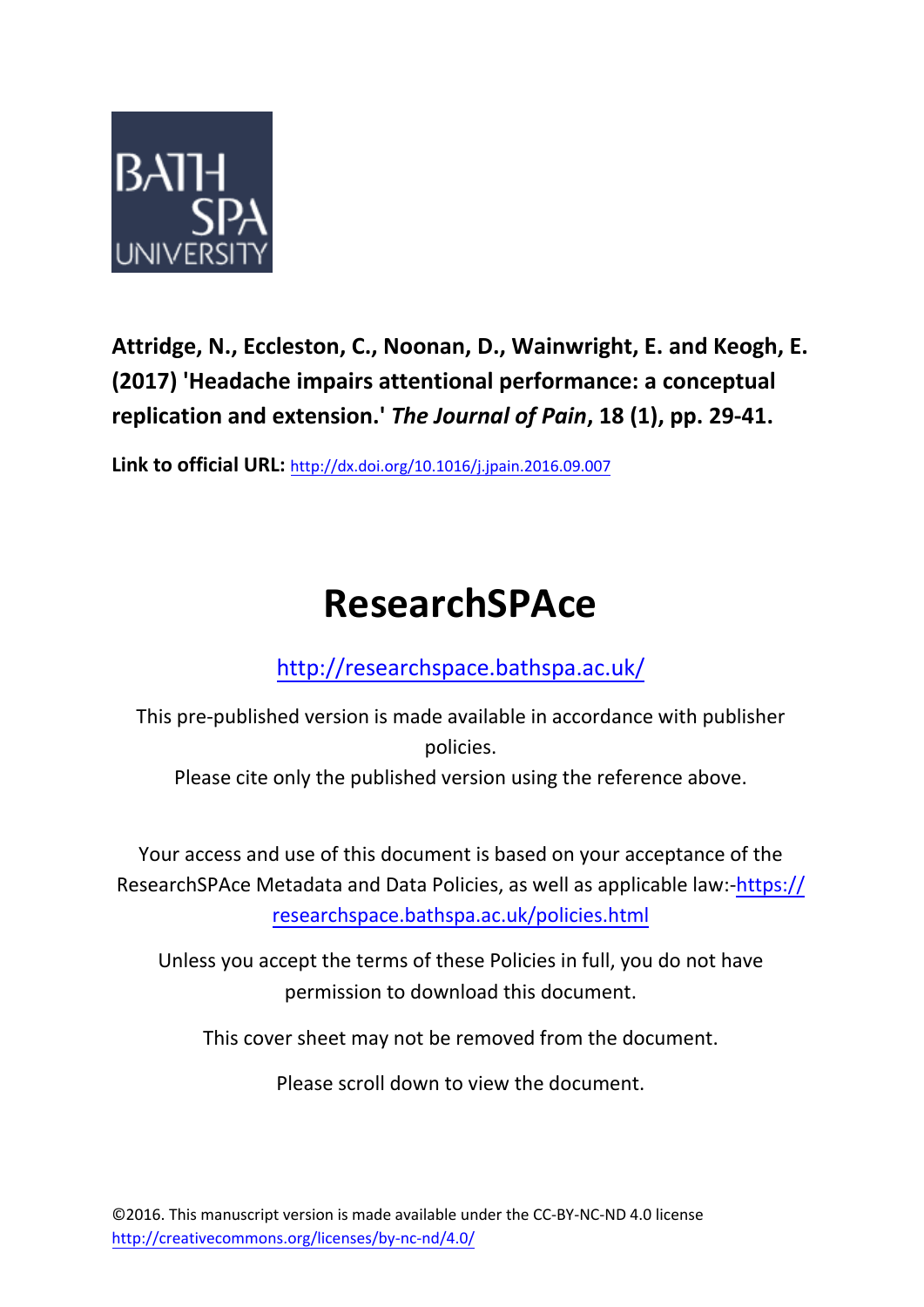Headache impairs attentional performance: a conceptual replication and extension

Nina Attridge<sup>a\*</sup>, Christopher Eccleston<sup>bc</sup>, Donna Noonan<sup>b</sup>,

Elaine Wainwright<sup>d</sup> & Edmund Keogh<sup>b</sup>

<sup>a</sup>Mathematics Education Centre

Loughborough University

LE11 3TU, UK

<sup>b</sup>Centre for Pain Research

University of Bath

BA2 7AY, UK

<sup>c</sup>Department of Clinical and Health Psychology

Ghent University

2, 9000 Gent, Belgium

<sup>d</sup>Department of Psychology

Bath Spa University

BA2 9BN, UK

\*Corresponding author: Nina Attridge, Mathematics Education Centre, School of Science,

Loughborough University, LE11 3TU, [n.f.attridge@lboro.ac.uk,](mailto:n.f.attridge@lboro.ac.uk) Tel: +441509 223315.

Introduction: 595

Discussion: 1500

Tables: 2

Figures: 1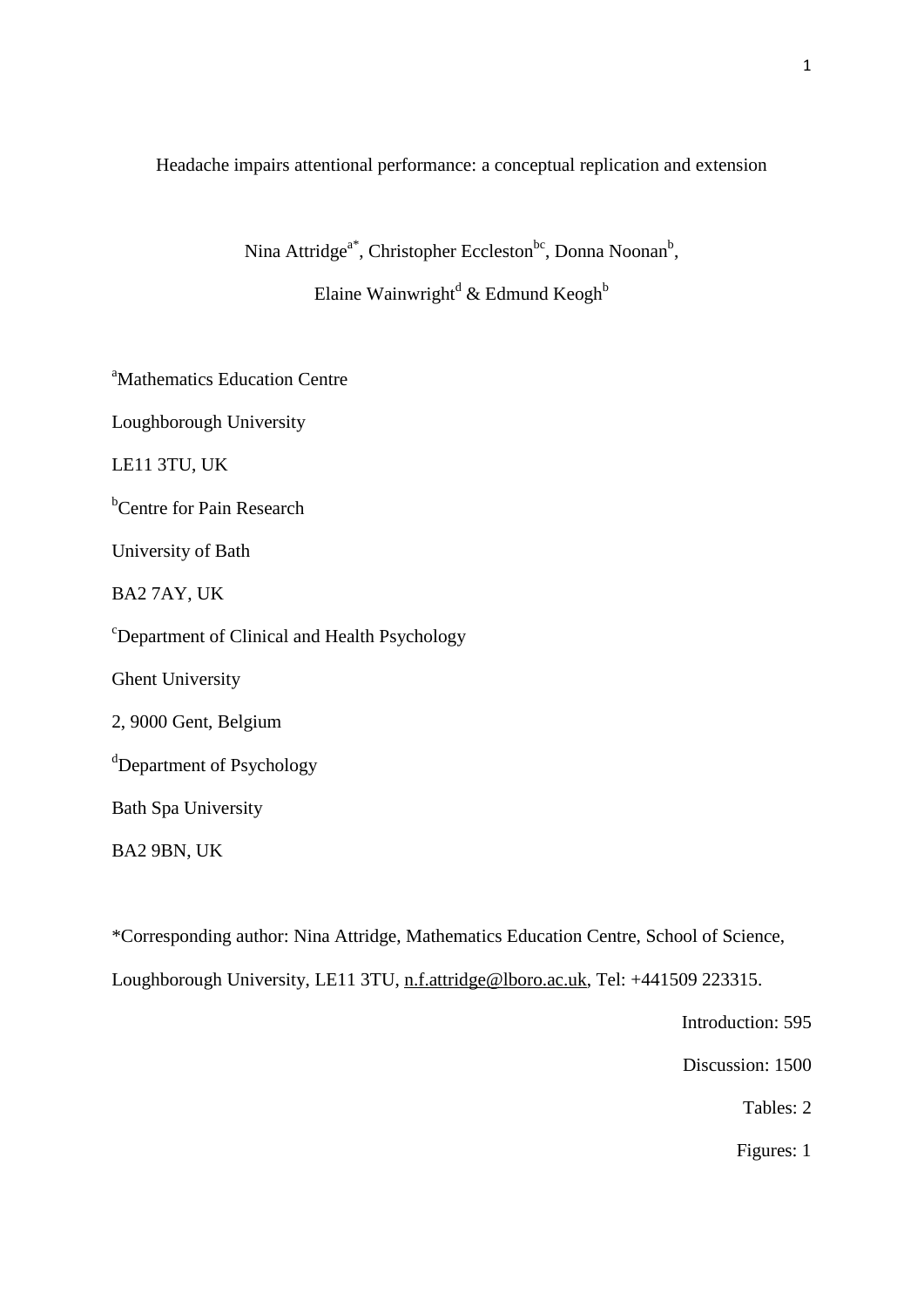#### Abstract

Pain is thought to capture our attention. A consequence is that our performance on other tasks may suffer. Research has supported this, showing that pain disrupts our ability to perform various attention tasks. However, the specific nature of the effect of pain on attention is inconsistent, possibly due to different studies investigating different types of pain. Few studies seek to replicate basic findings. Here, we conceptually replicated and extended the headache study by Moore, Keogh & Eccleston (2013), by including two additional attention tasks, a broader sample, and measures of affect and pain cognitions. Participants performed five complex attention tasks and a choice reaction time task with and without a naturallyoccurring headache. Headache slowed reaction times to four of the five complex tasks, and this could be attributed to a slower basic processing speed as measured by the choice reaction time task. Our findings differ from those of Moore et al's headache study, suggesting that the effect of pain on attention is dynamic, even within a given type of pain. While there is growing evidence that pain does disrupt attention, we cannot yet predict the specific nature of disruption in any given case.

#### Perspective

We extended a study investigating the effect of headache on attention. Although both studies showed attentional disruption, the specific nature differed. Research must establish when and why the effect of pain on attention varies before we will be able to develop interventions to reduce attentional disruption from pain.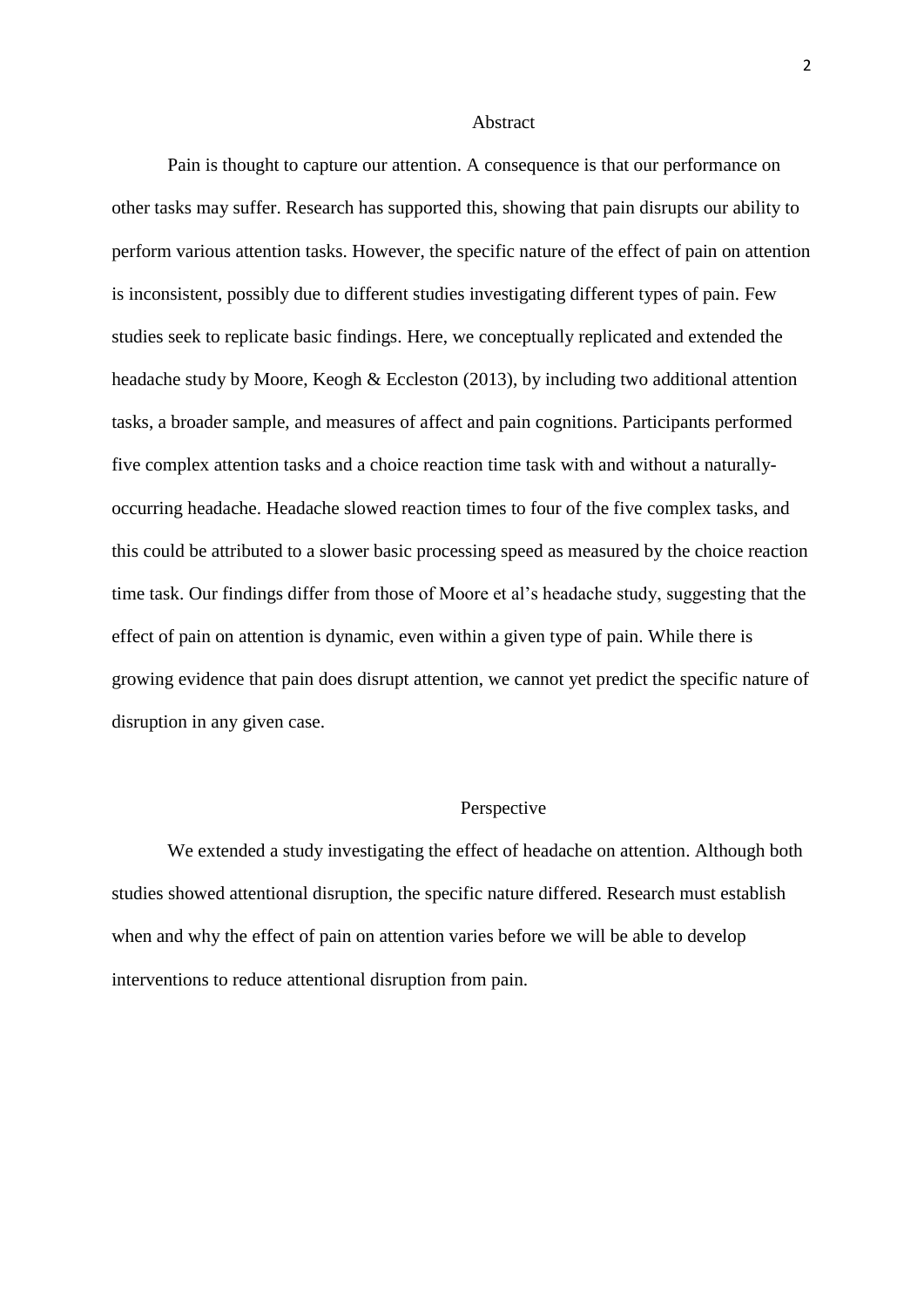Pain imposes a priority of avoidance, escape, and analgesic behaviour <sup>16</sup>. While this has advantages for our immediate safety, it can be problematic in the long term if it disrupts our ability to perform other tasks that require attention. Given the high prevalence of both acute and chronic pain, these disruptive effects could have a substantial impact on people's lives.

The interference effect of pain on attention has been considered using a range of methods <sup>2, 7, 9-12, 15, 18, 27-29, 37</sup>, including laboratory-induced pain, and more recently within common naturally-occurring pains, such as headache and menstrual pain  $20, 30$ . Curiously, while many of these studies find disrupted attention performance under pain, the specific nature of effects tends to vary, even when using identical tasks. For example, on an identical n-back task, thermal pain reduced overall accuracy <sup>28</sup>, while menstrual pain increased the number of false alarms  $^{20}$ , and headache reduced the number of hits  $^{30}$ . On a cued switching task, thermal pain increased response times (RTs) for switch but not repeat trials  $^{28}$ , and menstrual and headache pain decreased accuracy overall<sup>20</sup>. On a flanker task, thermal pain did not affect accuracy or RTs<sup>28</sup>, but menstrual and headache pain increased RTs overall  $^{20}$ ,  $30$ . Finally, on a dual task, thermal pain decreased accuracy on the peripheral task  $28$ , menstrual pain decreased accuracy overall  $^{20}$ , and headache did not affect performance  $^{30}$ .

The inconsistent effects of pain on attention found across these studies could be due to the different types of pain used, differences in samples, or a dynamic effect of pain on attention, even within a given type of pain. The inconsistency of effects highlights the importance of replication studies, and so we conducted a conceptual replication of the headache study by Moore et al  $^{30}$ , where participants completed a set of four attention tasks once with and once without a naturally-occurring headache (results described above).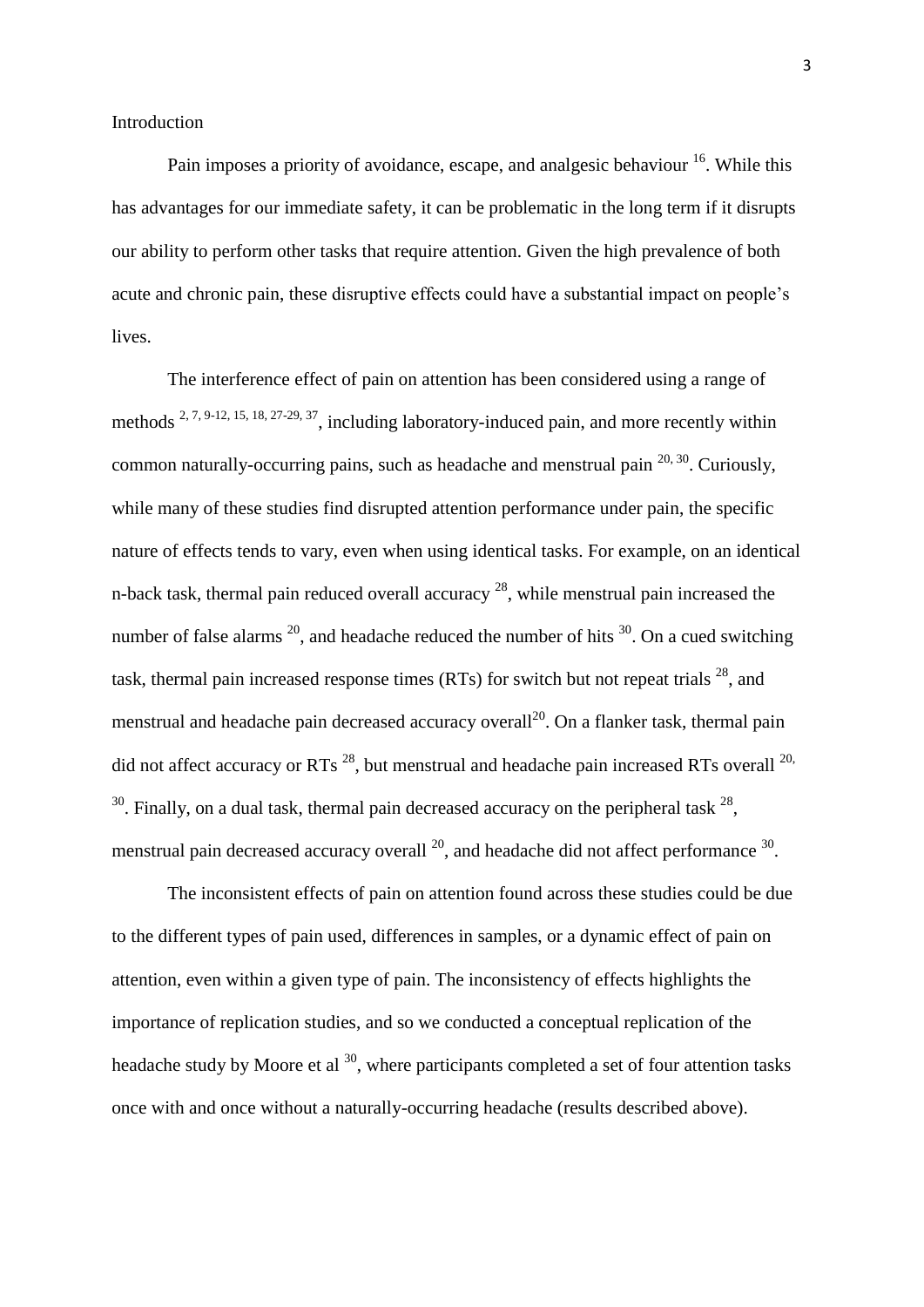We extended the study in several ways. First, we included two additional attention tasks. Moore et al gave their participants a flanker task to measure selective attention, an nback task to measure updating working memory, a switching task to measure attention shifting, and a dual task to measure divided attention  $^{28}$ . Our two additional tasks were an uncued switching task (see Method) and a choice RT task. The choice RT task allowed us to examine the effect of pain on basic processing speed, and to see whether this accounted for any effects of pain on RTs on the other, more complex, tasks. Second, we included a broader sample. As well as university staff and students, we recruited members of the local community. Finally, we measured pain catastrophizing, need for cognition, affect, pain solution beliefs, and experience of pain intrusion, to explore whether any of these factors contributed to individual differences in attentional disruption from headache. For example, catastrophizing about pain may load attention.

Due to these extensions, the current study cannot be considered a direct replication of Moore et al, rather a conceptual replication and extension examining the effects of headache on attention. We expected task performance, measured by accuracy and reaction times, to be worse when participants had a headache compared to when they were pain free. However, due to the inconsistency of effects across previous studies, we could not make specific predictions about the nature of disruption on individual tasks. Given that females tend to report more pain than males and at a higher intensity  $17, 31$ , and have higher self-reported levels of cognitive intrusion from pain than males  $3$ , we included sex in our analyses.

#### Method

#### Design

The study followed a repeated measures design across two sessions, in one session participants attended with a headache and in the other they attended headache-free.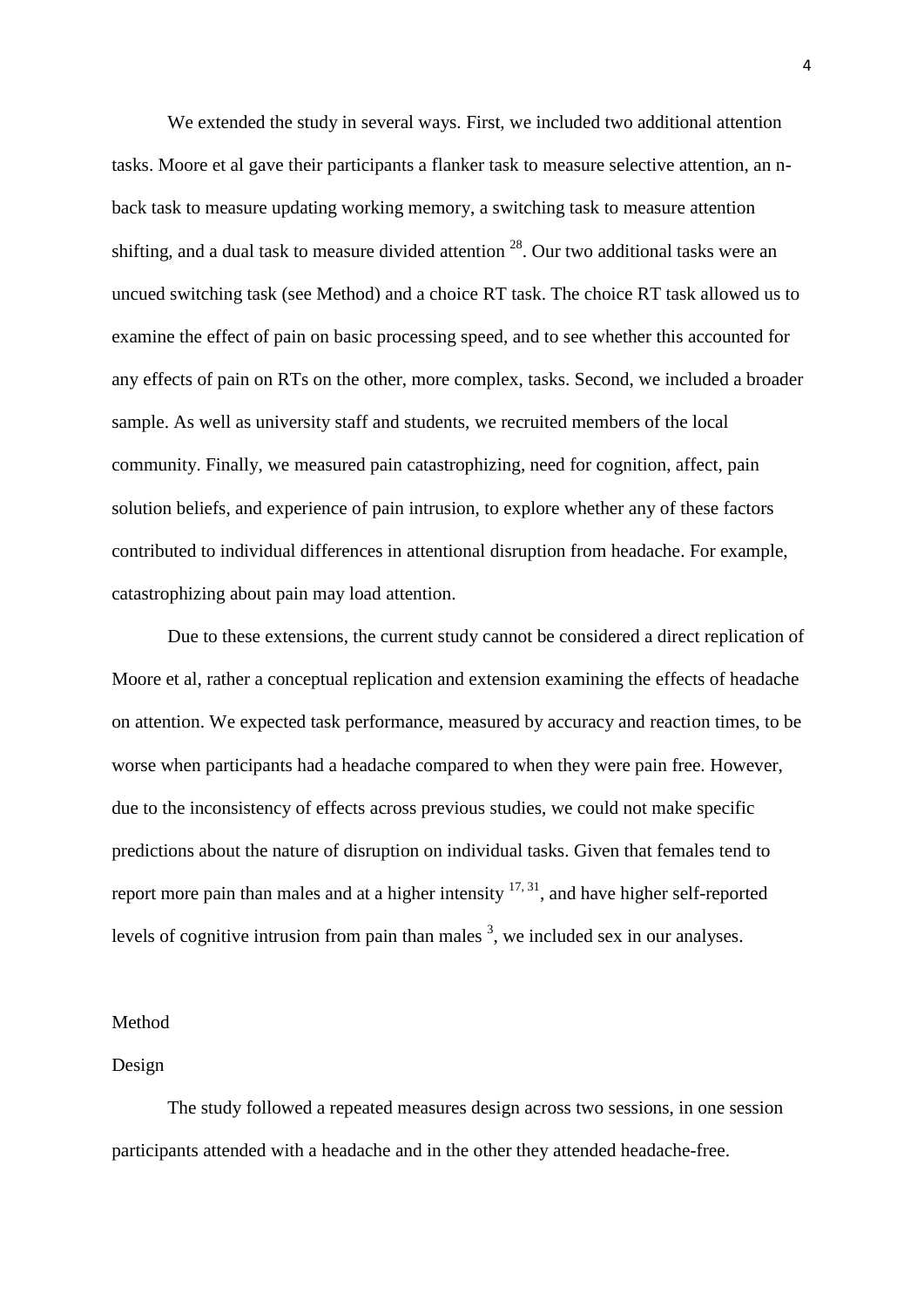Ethics statement

The study was approved by the University of Bath Department of Psychology and Department for Health ethics committees. Participants gave written informed consent, were free to withdraw at any time, and were debriefed at the end of the study.

#### Participants

One hundred and three participants (22 male) were recruited from two universities in Bath  $(N = 75)$  via notices around campus and announcements in lectures, and from the local community in Bath and surrounding areas  $(N = 28)$  via newspaper adverts, flyers, and posters in public areas (e.g. shops, libraries). The inclusion criteria for participation were being aged 18 or over, with frequent headaches (i.e. which occur on between 1 and 15 days per month) of mild to moderate intensity. Participants did not need to have a diagnosis of a specific type of headache. Exclusion criteria included cancer, severe pain aside from headaches, chronic fatigue syndrome, neuromuscular disease, cognitive impairment, traumatic head injury, psychological issues (other than prevalent mental health issues such as depression and anxiety), substance addiction, neurological or psychiatric conditions, dyspraxia, or noncorrected visual problems. Participants were tested on two occasions: once when they reported having a headache, and once when they reported being headache free. For the headache session, participants were instructed to contact the researchers when they felt a headache starting and were available to take part. The researchers then attempted to meet the participant before the headache subsided.

Participants were randomised to complete either the headache ( $N = 48$ ) or nonheadache ( $N = 55$ ) session first. The randomisation list was generated in Excel using the function "=RANDBETWEEN(1,2)" to decide whether each participant would complete the headache session in the first or second meeting. The list was logged with the department research manager prior to the study commencing. When participants enrolled for the study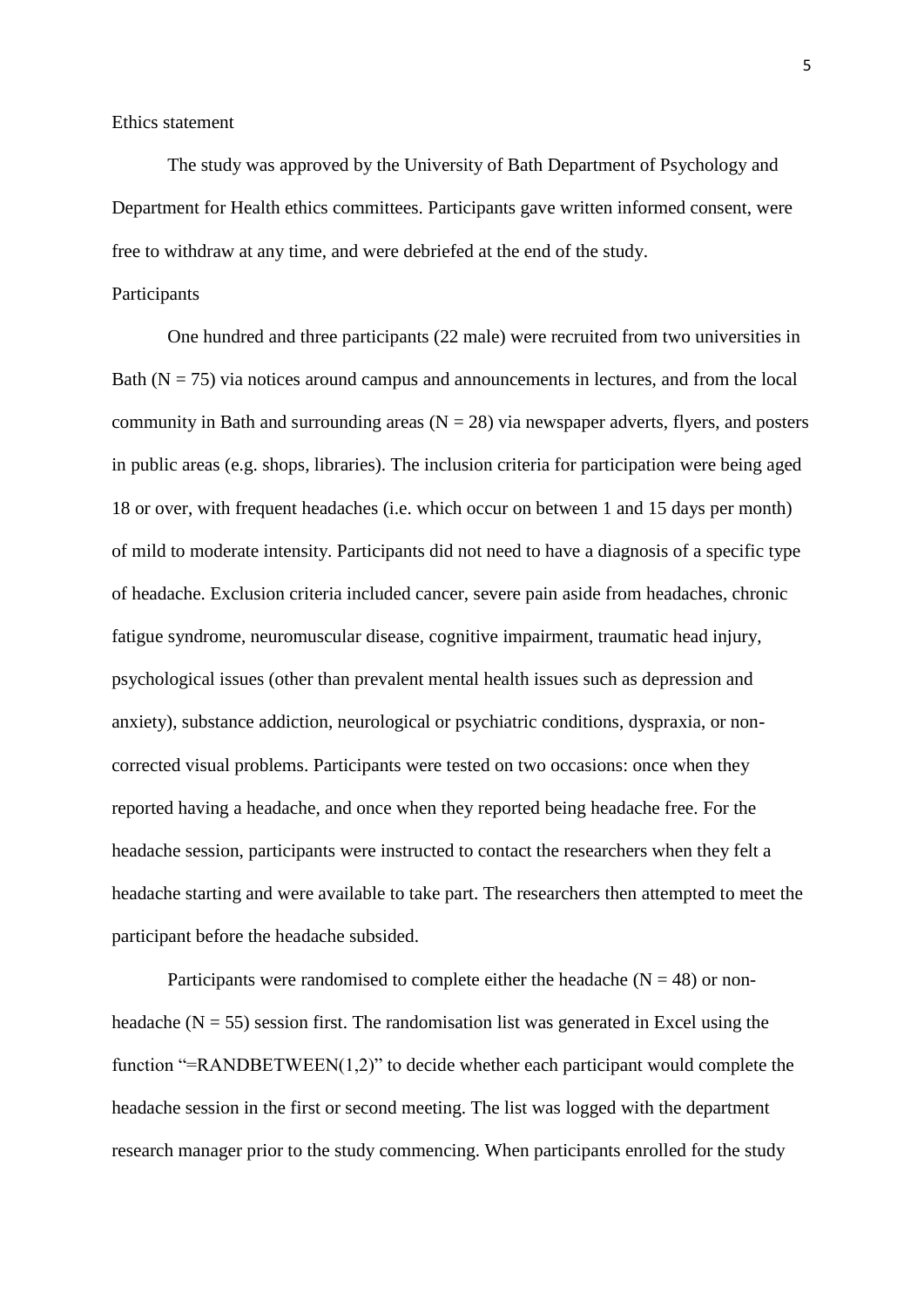and were assigned a participant number, the researcher checked the randomisation list to see which condition they would complete first. The researchers were therefore not blind as to which condition the participant was in at each session. Blinding would likely have been ineffective since headache sessions tended to be booked at short-notice while non-headache sessions were usually booked further in advance, and so the amount of notice given to the researchers would have revealed the condition. Furthermore, participants often displayed pain behaviours and wanted to discuss their pain during the headache sessions.

Of the 103 participants who were randomised to a condition, 19 did not complete any testing sessions, one failed to pass the inclusion/exclusion criteria check at session 1, and 24 completed session 1 but did not attend session 2 (see Figure 1). The participants who did not complete one or both testing sessions either withdrew, did not experience a headache during the study period, or testing could not successfully be scheduled when they did experience a headache.

This left 59 participants (18 male) who completed both sessions, and who constitute the final study sample. This level of drop out  $(40%)$  is comparable to Moore et al <sup>30</sup> (35%) and reflects the difficultly of recruiting individuals experiencing unpredictable transient pain  $2^7$ . The sex imbalance in the sample is also comparable to Moore et al  $30$ , whose sample was 69% female compared to our 71%. All subsequent data are presented for this final sample only. The final sample had a mean age of 30.42 (*SD* = 13.60) years. Thirty-five participants completed the non-headache session first and 24 completed the headache session first. Of the final sample, 45 were from two local universities and 14 from the local community. Participants received a £25 thank you gift for participating.

#### Cognitive task battery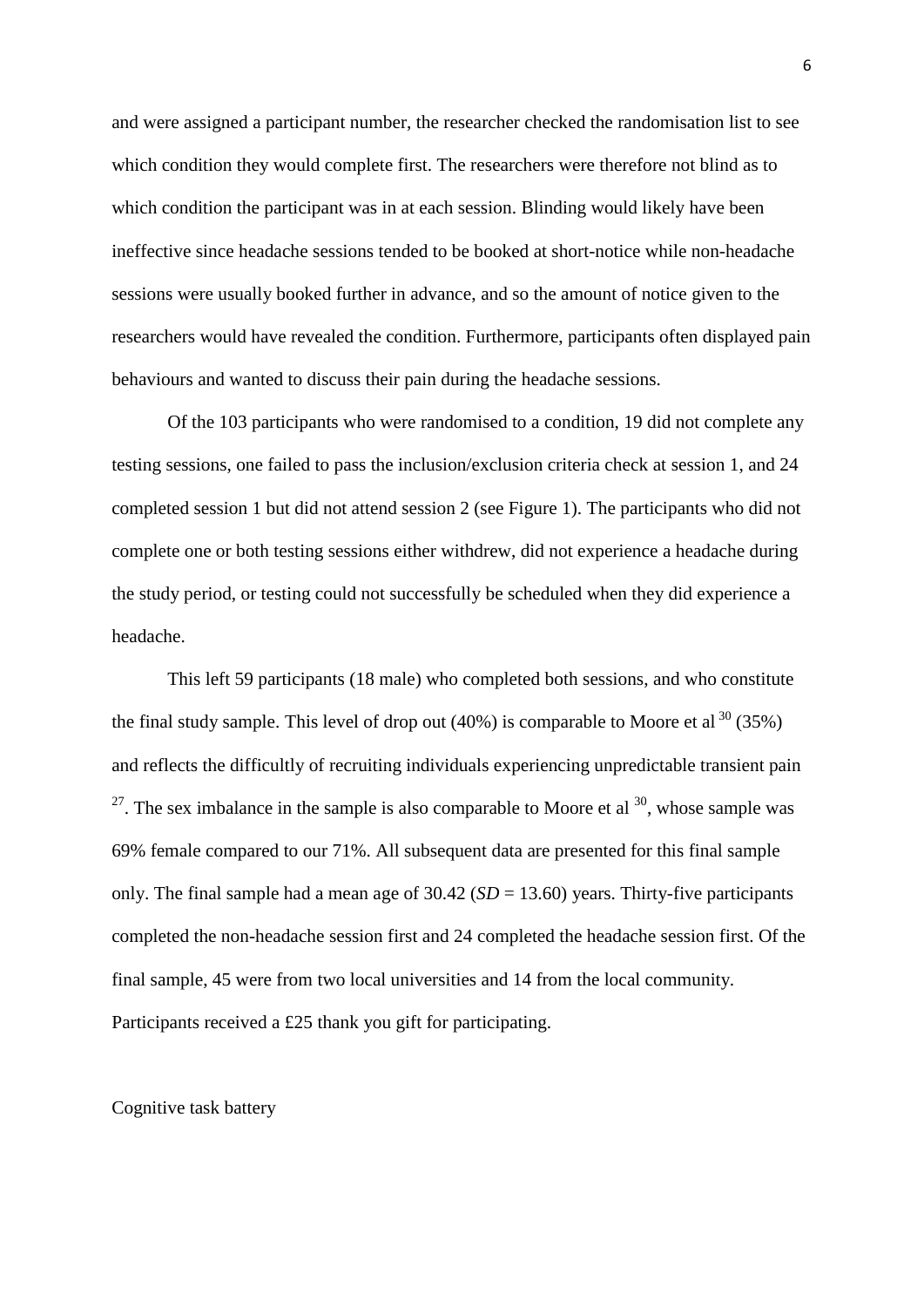Participants were given six cognitive tasks, the order of which was Latin Square counterbalanced within each testing session. Four of these tasks (flanker, n-back, divided attention, cued switching) were identical to those used in two previous studies of naturally occurring pain  $20, 30$ . The two additional tasks (uncued switching and choice reaction time) were novel to this study and the reasons for their inclusion are discussed below. All tasks were presented on a Samsung laptop with a 2.5GHz processor and a 14-inch monitor using E-Prime Professional 2.0<sup>35</sup>. Responses were made using the laptop keyboard. Due to the inconsistency of pain affecting accuracy and/or reaction times on these tasks in previous research, both of these outcome measures were analysed for each task here. This is with the exception of the choice reaction time task, for which only reaction times were of interest. This is because the task is designed specifically as a measure of reaction time and because our reason for including the task was specifically to see whether increases in reaction time on this task could account for increases in reaction times on the more complex task. Therefore, accuracies were not of interest for our research questions. Details of each task are provided below.

# *Flanker task*

The flanker task was used as a measure of selective attention  $<sup>6</sup>$ , which is the process of</sup> attending to relevant information while ignoring irrelevant information. A central fixation cross was presented for 500ms, which was then replaced by a target ("2" or "4"), which was flanked by distractors that were either the same (congruent) or the opposing (incongruent) stimuli (i.e. "2" or "4"). Participants gave a forced-choice response to indicate whether the central target had been a "2" or a "4", with no time limit. The inter-trial interval was randomly selected on each trial from 500, 1000, and 1500ms. A total of 80 trials (40 congruent; 40 incongruent) were included. Including instructions and the practice block, the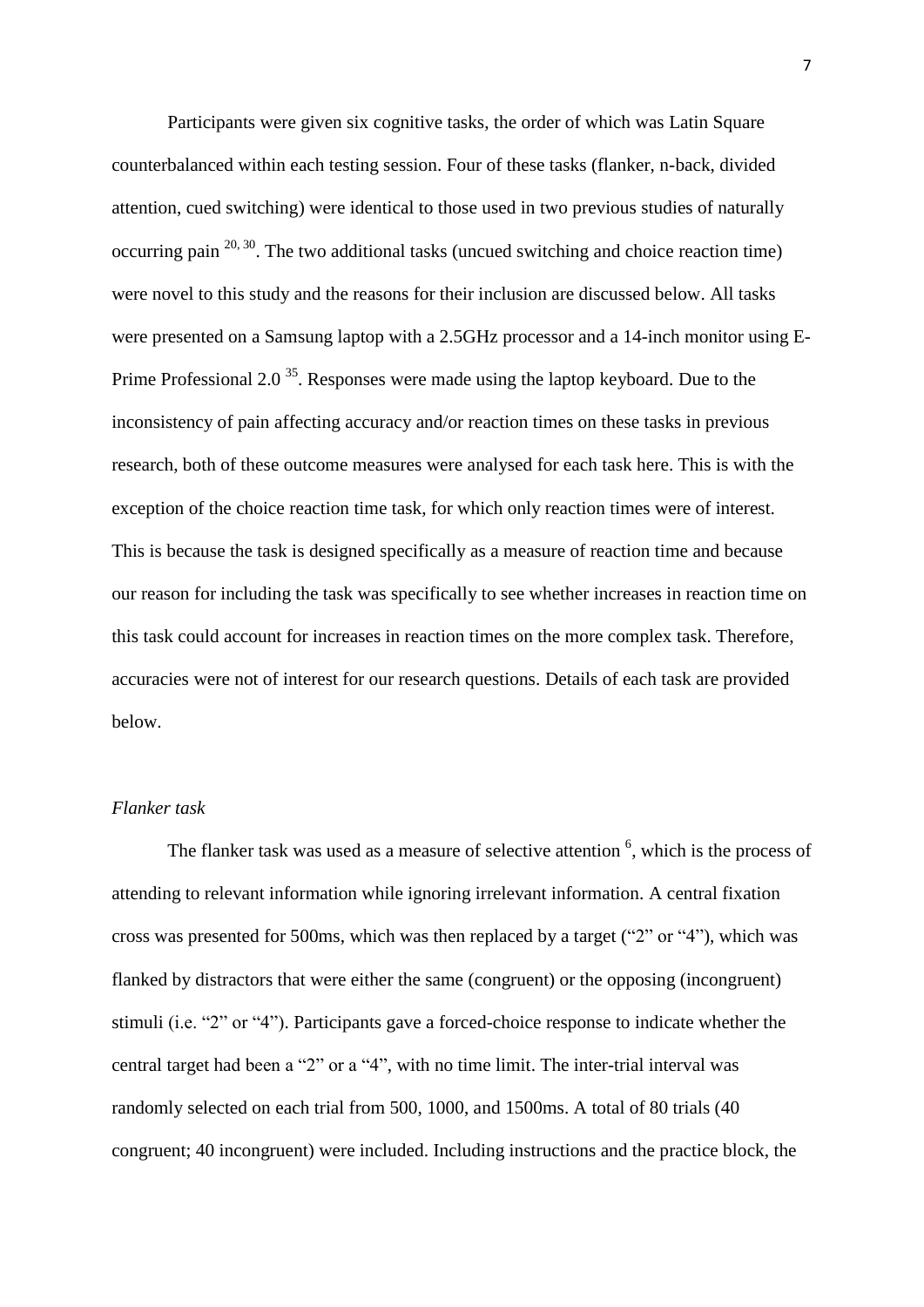task lasted approximately 5 minutes. The measures taken were proportion of correct responses and RTs on correctly answered trials, separately for congruent and incongruent trials. Participants who are slower and/or less accurate on incongruent trials than on congruent trial are those who find it more difficult to ignore irrelevant information.

## *n-back task*

A 2-back version of the letter n-back task was used to measure updating of working memory <sup>8</sup>. Participants were presented with a stream of single letters, each of which appeared for 500ms in the centre of the screen. There was an inter-stimulus interval of 1500ms during which the screen remained blank and participants could still respond. Participants gave a forced-choice response to indicate whether the letter on screen matched or did not match the letter presented two letters previously. A total of 90 stimuli (30 targets, 60 non-targets) were presented, in a random order. Including instructions and the practice block, the task lasted approximately 5 minutes. The measures taken were proportion of correct responses and RTs on correctly answered trials, separately for target (i.e. 'hits') and non-target trials (i.e. 'correct rejections'). Participant who perform better at this task are more successful at removing nolonger-relevant information from working memory and replacing it with new information.

#### *Dual task*

A dual task paradigm was used to assess participants' ability to simultaneously process more than one source of information  $24$ . A number between 1 and 9 appeared in the centre of the screen. At the same time two lines were displayed in the peripheral area of the screen, one to the left and one to the right of the central number. The two lines had the same orientation (i.e., both horizontal or both vertical) or different orientations (i.e., one horizontal and one vertical).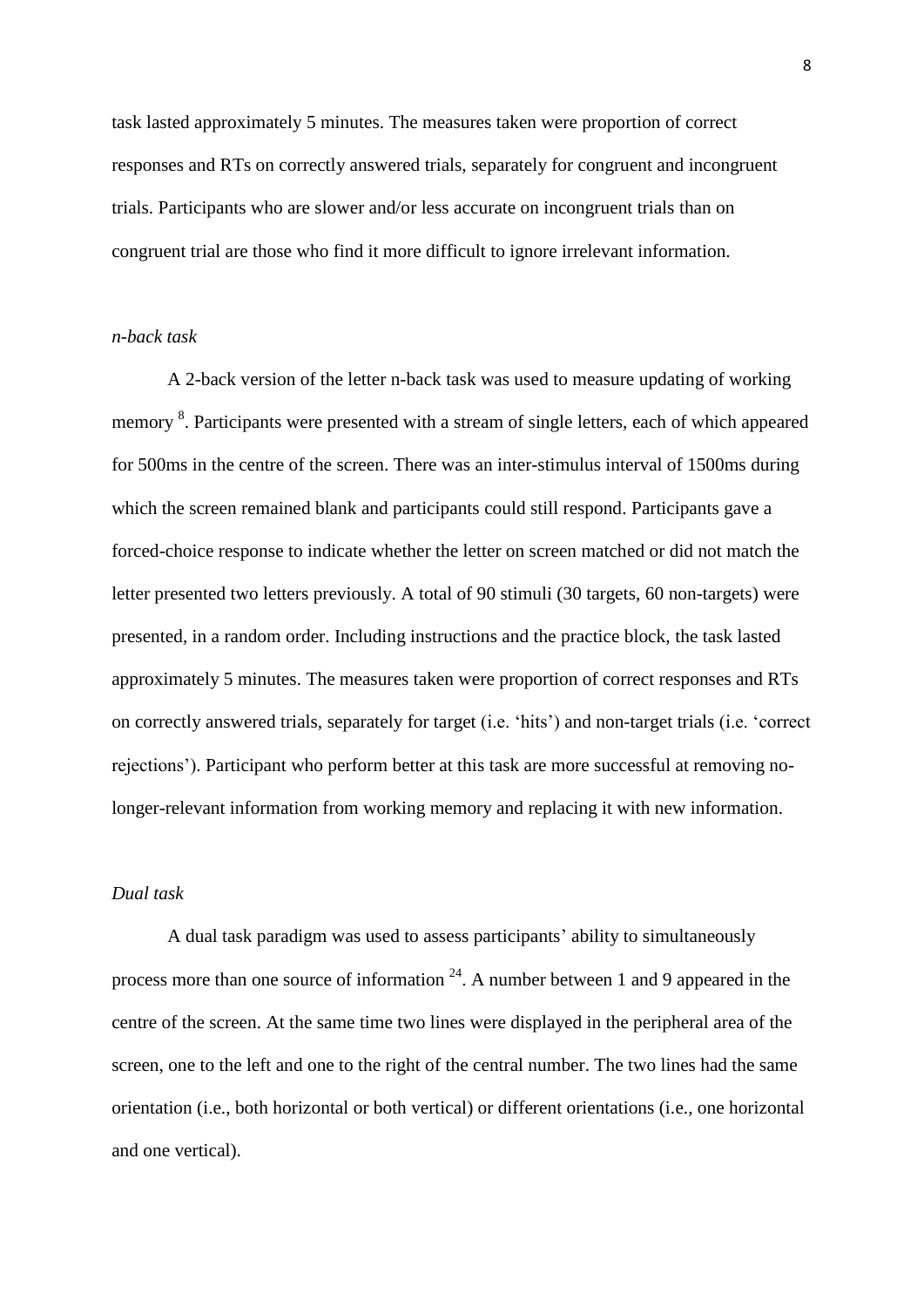Participants were instructed to perform two tasks with equal priority. The number task required participants to press the space bar when three consecutive odd or even numbers had been presented. The lines task required them to press the spacebar when the two peripheral lines were presented in different orientations. The number and lines were displayed for 1000ms, during which participants could make a response. The number and line targets never occurred within the same trial. A total of 400 trials were presented, of which 40 were number targets and 40 were line targets. Including instructions and the practice block, the task lasted approximately 12 minutes. The measures taken were proportion of correct responses and RTs on correctly answered trials, separately for number and line target trials. Participants who perform better at this task are better able to process two sources of information simultaneously than those who perform less well.

### *Cued task switching*

Participants tend to be slower and less accurate when switching between tasks than when repeating the same task. Various forms of switching tasks exist, and here we used two versions. Both versions required participants to respond to a series of single-digit numbers (1, 2, 3, 4, 6, 7, 8, 9) appearing in the centre of the screen for 500ms. There were two instructions for responding to the numbers: judge whether the number is lower or higher than 5 or judge whether it is odd or even.

In the cued version of the task  $1, 23$ , participants saw an instruction before each number informing them of which instruction set they should use for that trial. For each trial, the instruction could either remain the same as the preceding trial (repeat trial), or switch to the alternative instruction (switch trial). Switches between instructions occurred at random. A total of 200 trials were presented, with repeat and switch trials appearing in a random order. Including instructions and the practice, the task lasted approximately 8 minutes. The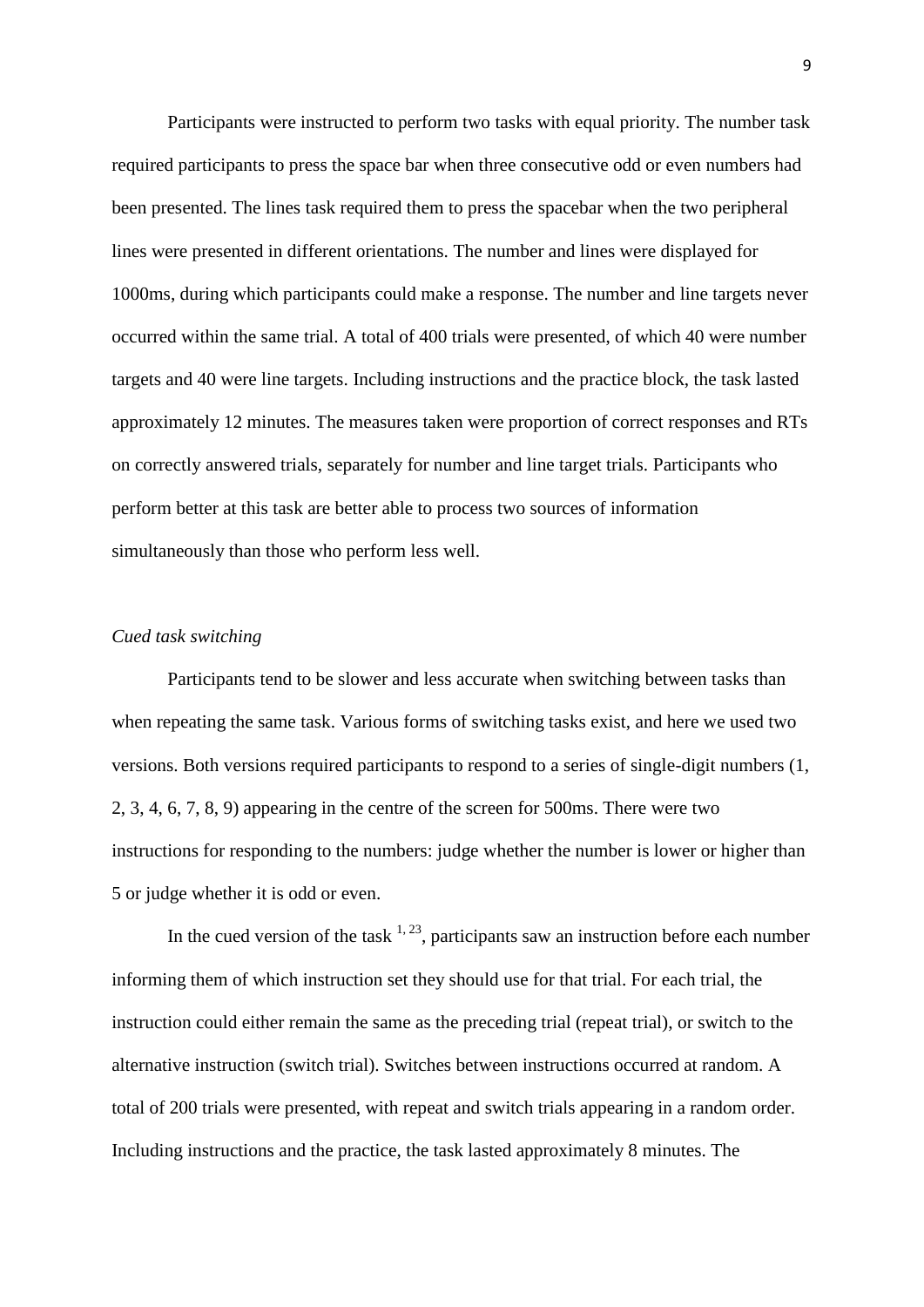measures taken were proportion of correct responses and RTs on correctly answered trials, separately for switch and repeat trials. Participants who perform better at this task are better able to effectively switch their attention between two competing tasks.

#### *Uncued task switching*

Cued switching tasks such as the one described above have been suggested to underestimate the true cost of a task switch  $^{33}$ , whereas a predictable switching paradigm with runs of two trials may be more accurate  $^{26}$ . Recently, Attridge, Keogh and Eccleston  $^{4}$ investigated the effects of naturally-occurring pain on both a cued unpredictable switching task like that described above, and an uncued predictable switching task. In the uncued task, participants had to remember to switch tasks every two trials without any external reminders, and as such, the task was more complex with both a working memory requirement and a switching requirement. On both tasks, participants with pain responded more slowly than those without, but this did not differ for switch versus repeat trials. Since task performance seems to be affected by pain differently between different studies, we included the uncued switching task here to see whether the effects found by Attridge et al<sup>4</sup> would replicate.

The stimuli and instruction sets were identical to the cued switching task. The critical difference was that participants were informed in advance that they should use the following predetermined response sequence: AABBAABB, where A referred to the 'odd or even' instruction and B referred to the 'low or high' instruction, or vice versa. Participants were able to press a key to re-set the instructional sequence if they lost track. In this case, they were directed to a screen instructing them to continue from the beginning of the sequence, i.e. AABBAABB, when they returned to the task. This did not re-start the task, it simply reset the instruction order, so the number of trials was unaffected. A total of 120 trials were presented, and the task lasted approximately 5 minutes including instructions and a practice block. The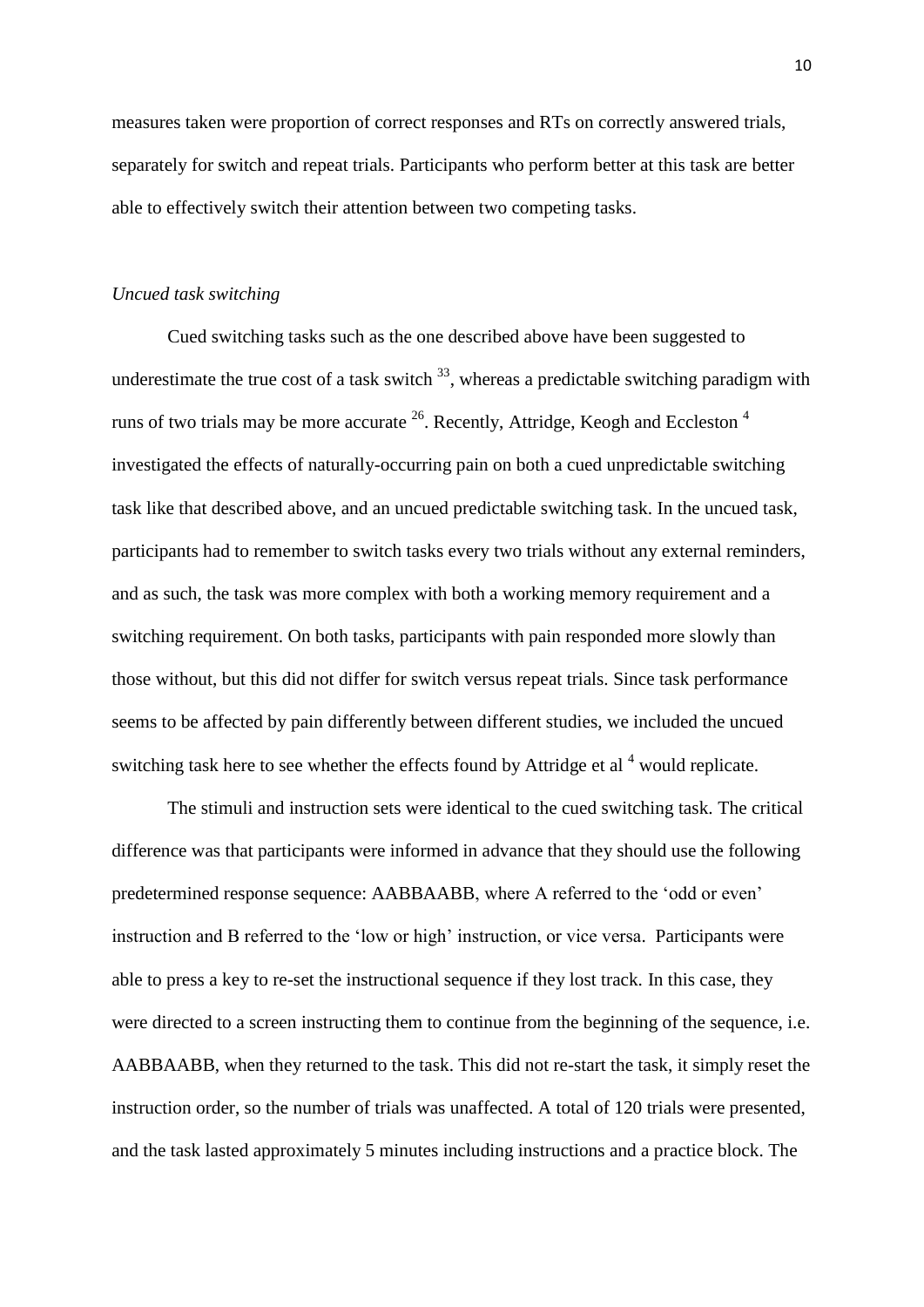measures taken were proportion of correct responses and RTs on correctly answered trials, separately for switch and repeat trials. Participants who perform better at this task are more effective at switching their attention between two competing tasks, while also keeping track of which task they are supposed to be completing on each trial.

#### *Choice reaction time*

A multiple choice reaction time task (based on Deary et al  $14$ ) was used to measure processing speed. As discussed in the introduction, this was included to allow us to investigate the effect of pain on basic processing speed, and to see whether any changes in reaction times on the more complex tasks were due to, in addition to, or unrelated to changes in basic processing speed.

A fixation cross was displayed in the centre of the monitor for one of 11 durations between 500ms and 1500ms (increasing in 100ms intervals), which was selected at random on each trial. Participants were then presented with a single-digit number (1, 2, 3, or 4). Participants identified the number presented on screen using the z, x, n and m keys on the laptop keyboard to identify the stimuli as 1, 2, 3 or 4, respectively. The stimuli were displayed until response. A total of 80 trials were presented and the task lasted approximately 3 minutes including instructions and a practice block. The measures taken were RTs on correctly answered trials for each of the inter-trial interval durations. Participants with shorter reaction times are able to process and respond to stimuli more quickly than those with longer reaction times.

#### Self-report measures

A battery of self-report scales designed to measure level of pain, pain cognitions and mood were administered to participants. These measures were completed during the non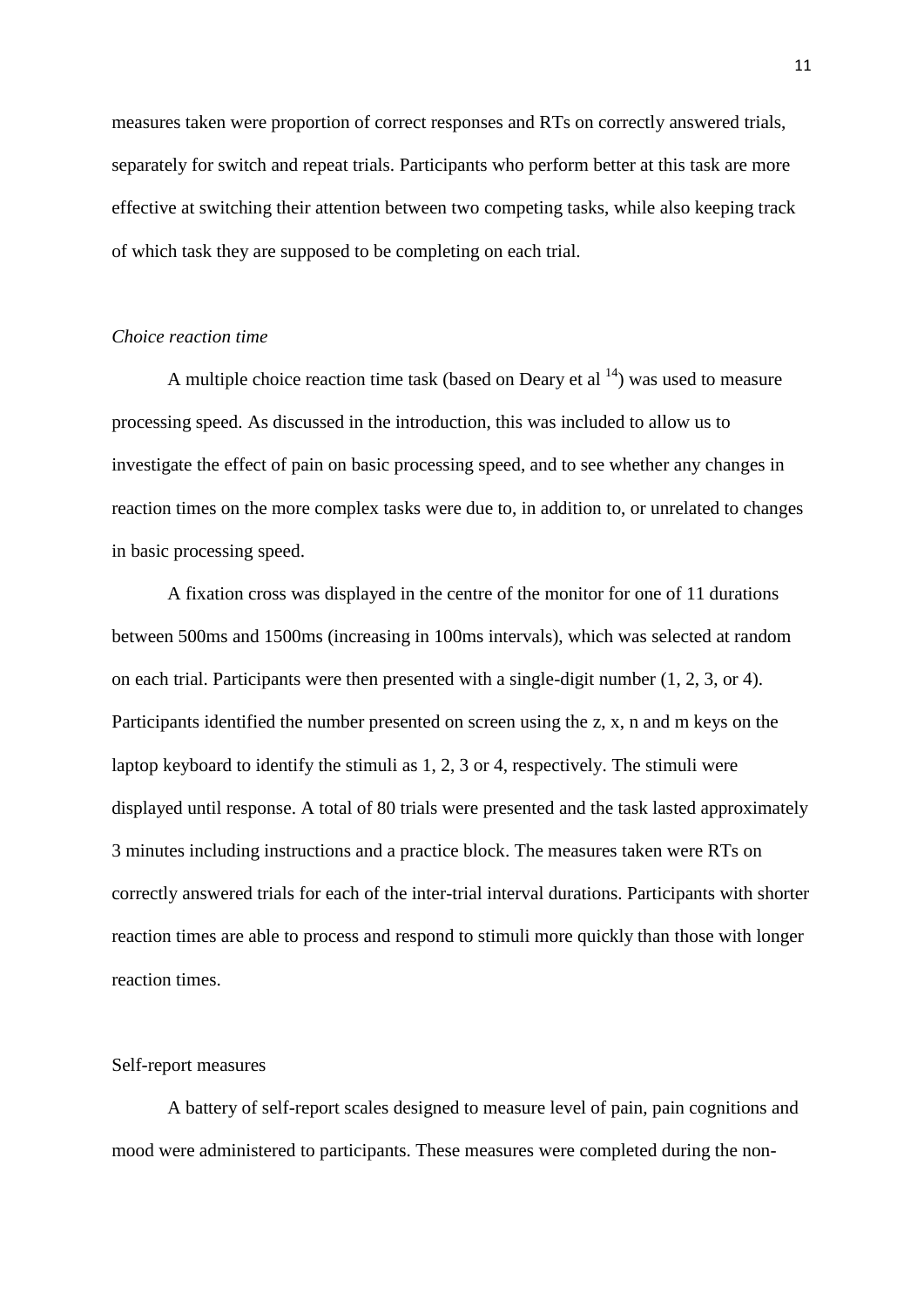headache session, unless otherwise stated below. All of the self-report measures were administered prior to cognitive testing, in a counterbalanced order.

## *Demographics*

Participants were asked to report their age, sex, marital status, ethnicity, highest qualification, and current job title.

#### *Headache assessment*

Participants answered a series of questions regarding their experience of headaches. This included the duration that they had experienced recurring headaches and whether they took prescription or over-the-counter medication for their headaches. Participants reported the intensity of their current and typical headache pain at both sessions using 100mm visual analogue scales anchored with the labels 'no pain at all' on the left and 'worst imaginable pain' on the right. The Headache Impact Test (HIT-6)<sup>21</sup> was included to assess the impact of participants' headaches on their daily lives. The HIT-6 involved participants rating the extent to which certain statements applied to them when experiencing a headache (never, rarely, sometimes, very often, always).

#### *Medication use*

At both testing sessions participants were also asked to list any medication used in the preceding 24 hours.

#### *Affective state*

The Positive and Negative Affect Schedule (PANAS)<sup>39</sup> was used to measure affective state. The PANAS consists of 20 mood descriptors that are markers of positive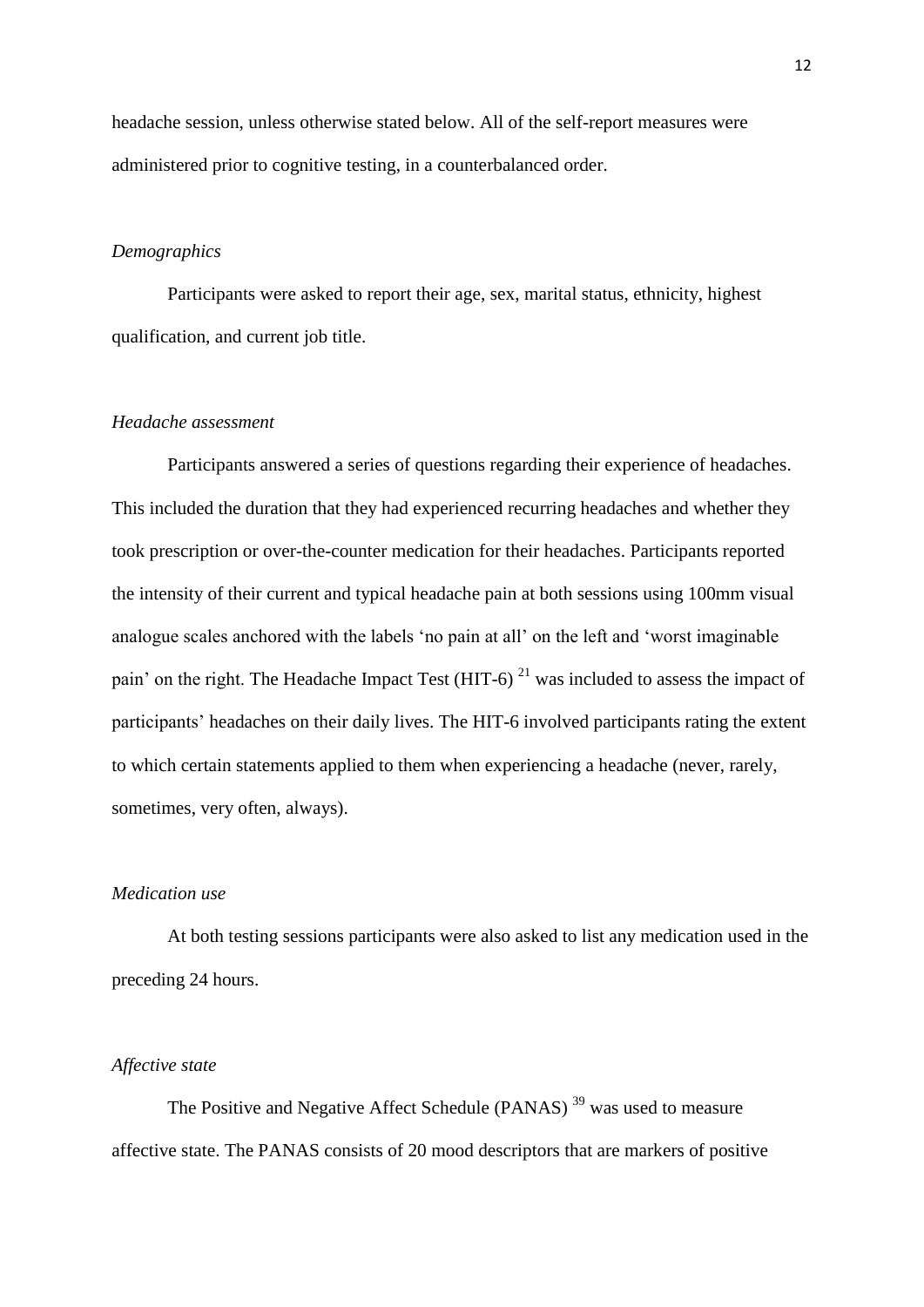affect (10 items) and negative affect (10 items). Participants were asked to rate the extent to which they had felt each descriptor in the past 24 hours, ranging from 1 (very slightly or not at all) to 5 (extremely). The PANAS was completed in both sessions. Positive and negative affect items were summed separately, and the difference in positive and negative affect between sessions was calculated. The Cronbach's alpha for the positive affect scale was .90 in the non-headache condition and .87 in the headache condition, and for the negative scale was .87 in the non-headache condition and .86 in the headache condition.

#### *Experience of cognitive intrusion of pain*

Attentional interruption by pain is a major component of pain and pain-related anxiety, and the Experience of Cognitive Intrusion of Pain (ECIP) scale is a measure of the phenomenology of cognitive intrusion from pain  $3$ . The scale consists of 10 items, which respondents rate on a scale of 0 (not at all applicable) to 6 (highly applicable). Higher scores denote greater cognitive intrusion by pain. This scale was administered twice, once during the non-headache session and once during the headache session. Scores were summed for each participant in each session. The Cronbach's alpha for this scale was .94 in the non-headache session and .95 in the headache session.

#### *Pain catastrophizing*

The Pain Catastrophizing Scale (PCS)<sup>36</sup> was used to measure the extent to which individuals engage in catastrophic thinking about pain. The scale includes 13 statements describing thoughts and feelings when in pain, and participants were asked to rate the extent to which they have the described thoughts and feelings when in pain by rating each statement on a 5-point Likert scale, ranging from 0 (not at all) to 4 (all the time). Scores were summed to create a total score for each participant. The Cronbach's alpha for this scale was .91.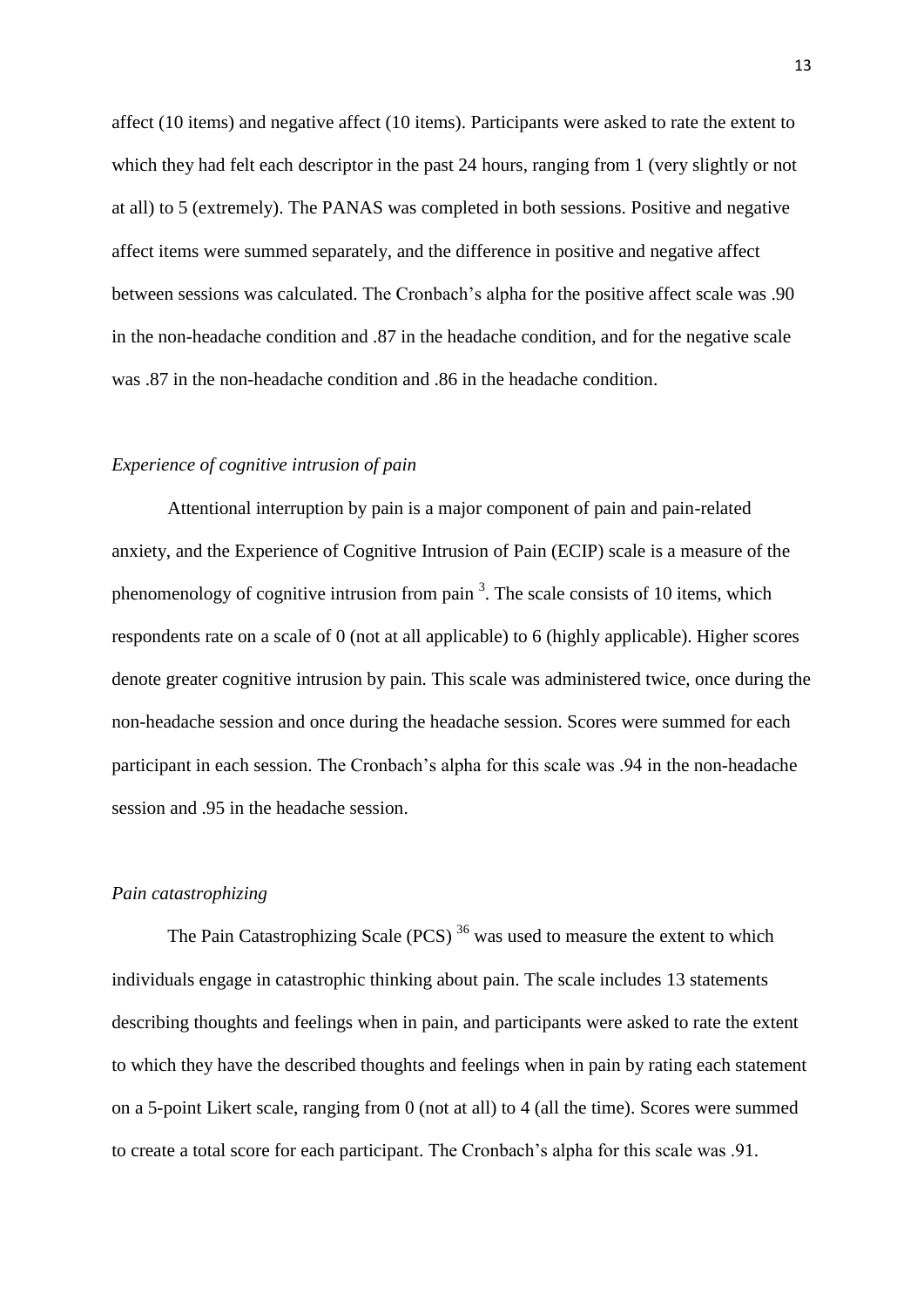#### *Need for cognition*

Participants' tendency to engage in and enjoy effortful cognitive endeavours was measured using the short-form Need for Cognition (NFC) scale  $32$ . This scale consists of 18 items, and participants are asked to rate the extent to which they believe each statement to be true of themselves on a scale of -4 (very strong disagreement) to +4 (very strong agreement). Negative keyed items were reverse-scored before all items were summed to form a single NFC score, with higher scores denoting greater enjoyment of effortful thinking. The Cronbach's alpha for this scale was .79.

# *Pain solutions*

The Pain Solutions Questionnaire (PaSol  $<sup>13</sup>$ ) was used to measure participants' beliefs</sup> about solutions for their pain. The PaSol was designed to measure assimilative (efforts at changing or solving pain) and accommodative (accepting that pain cannot be solved) responses to pain using 14 items. Participants indicated the degree to which each statement applied to them on a scale of 0 ("not at all applicable") to 6 ("highly applicable"). The Cronbach's alpha for this scale was .67.

#### Procedure

Following ethical committee approval, participants who expressed interest in the study were invited to attend a telephone briefing session with a member of the research team, in which study requirements, eligibility criteria, and procedures were explained. After giving verbal consent, participants were randomized to complete either the headache or the nonheadache session first. Written informed consent was gained at the beginning of the first testing session and a screening questionnaire was completed to verify eligibility.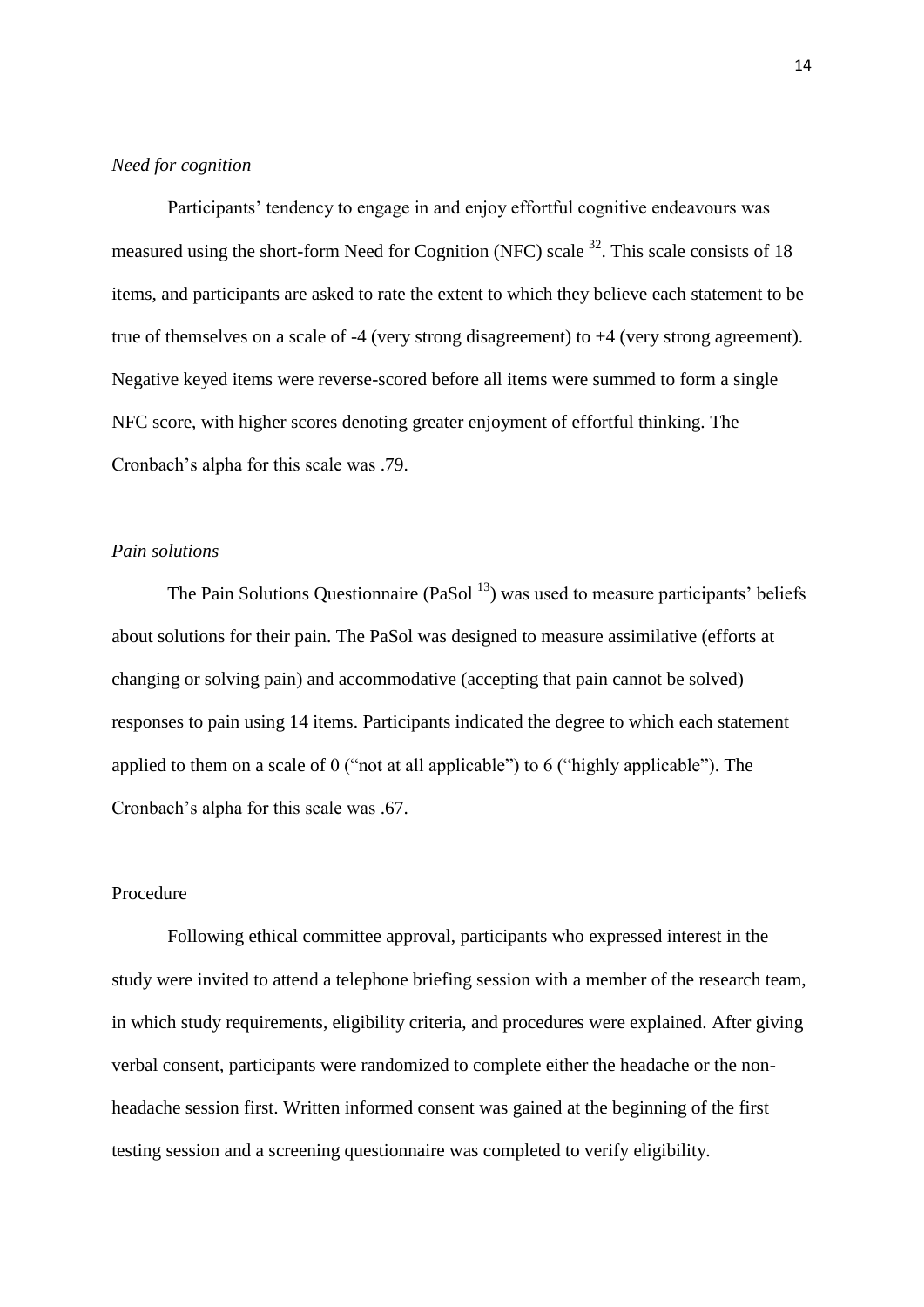Testing took place at the University of Bath or another location convenient to the participant. Participants were tested at the same location in both sessions where possible, but a minority were tested in different locations for each session due to the availability of laboratories and meeting rooms when they reported with a headache. The duration between sessions varied from 1 to 250 days (median  $= 14$  days, mean  $= 34$  days; 94% of participants completed both sessions within 90 days).

#### Analysis

We ran a series of 2 (pain)  $\times$  2 (trial type)  $\times$  2 (sex) ANOVAs on accuracy scores and correct reaction times (RTs) for each task, with the exception of the choice reaction time task for which we ran a 2 (pain)  $\times$  11 (inter-trial interval)  $\times$  2 (sex) ANOVA on reaction times only. Trial type referred to congruent/incongruent trials for the flanker task, target/non-target trials for the n-back task, switch/repeat trials for the switching tasks, and number/line targets for the dual task.

For tasks where RTs were longer in the headache condition than in the non-headache condition, we investigated whether this slowing effect could be explained by a general dampening of processing speed (measured by the choice RT task), or whether there was additional slowing on the more complex tasks over and above a general dampening. For each participant we calculated a 'proportional change in RT due to headache' score for each of the tasks, as follows:

# headache RT – nonheadache RT nonheadache RT

We subtracted the proportional change in RT on the choice RT task (i.e. change in processing speed) from the proportional change in RT score on each of the more complex tasks, and compared the remaining RT difference due to headache to zero, for each task, using one sample t-tests with Bonferroni correction. In other words, we asked whether the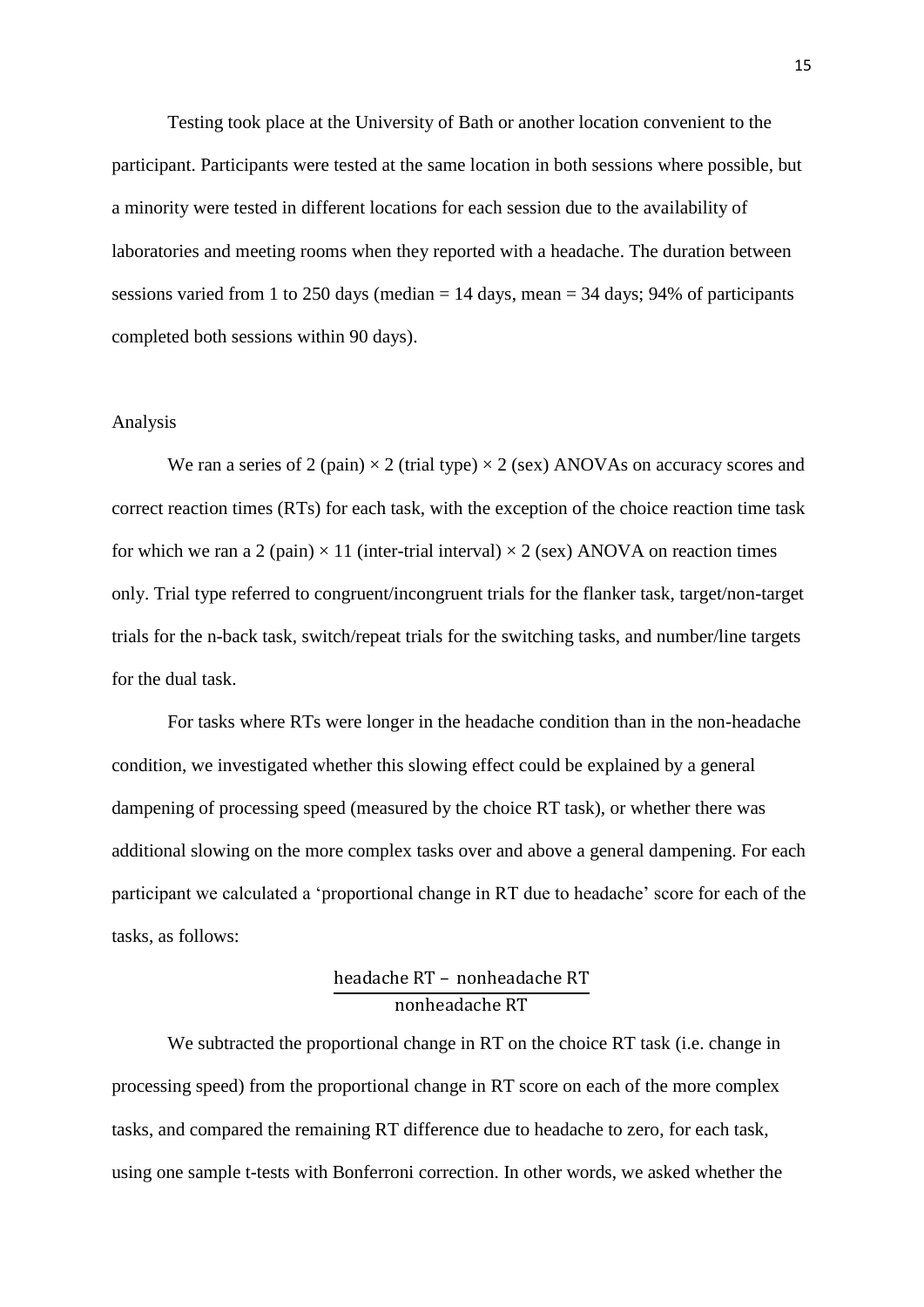increase in RT on each task, over and above the slowing in processing speed, was significantly different from zero. If the effects of pain on RTs described above could be attributed to generally slower processing speed when experiencing headache, we would not expect the remaining RT difference due to headache scores to be different from zero. If the remaining RT difference due to headache scores were significantly larger than zero, it would suggest that headache increases RTs on more complex tasks over and above the effect on processing speed.

We also investigated the role of pain intensity in the headache session, pain catastrophizing, experience of cognitive intrusion of pain, need for cognition, beliefs about pain solutions, and changes in positive and negative affect across sessions in the effect of headache on attention. For each of the cognitive tasks we calculated accuracy and RT interference indices. As above, these were calculated as

# headache score – nonheadache score nonheadache score

and thus reflected the change in accuracies and RTs across sessions, as a proportion of nonheadache scores. These indices were then correlated with pain intensity in the headache session and scores on the self-report affect and cognition scales, with Bonferroni correction.

#### Results

#### Data cleaning

The accuracy and RT means for correctly answered trials were screened for outliers (i.e. participants with average scores more than three standard deviations from the group mean). Outliers were identified and removed from the flanker task (accuracy  $N = 2$ , RTs  $N =$ 3), n-back task (*N* = 8 for both accuracy and RTs, and 2 additional for accuracies), dual task ( $N = 6$  for both accuracy and RTs), cued switching task (accuracy  $N = 3$ , RTs  $N = 4$ ) and uncued switching task  $(N = 4$  for both accuracy and RTs).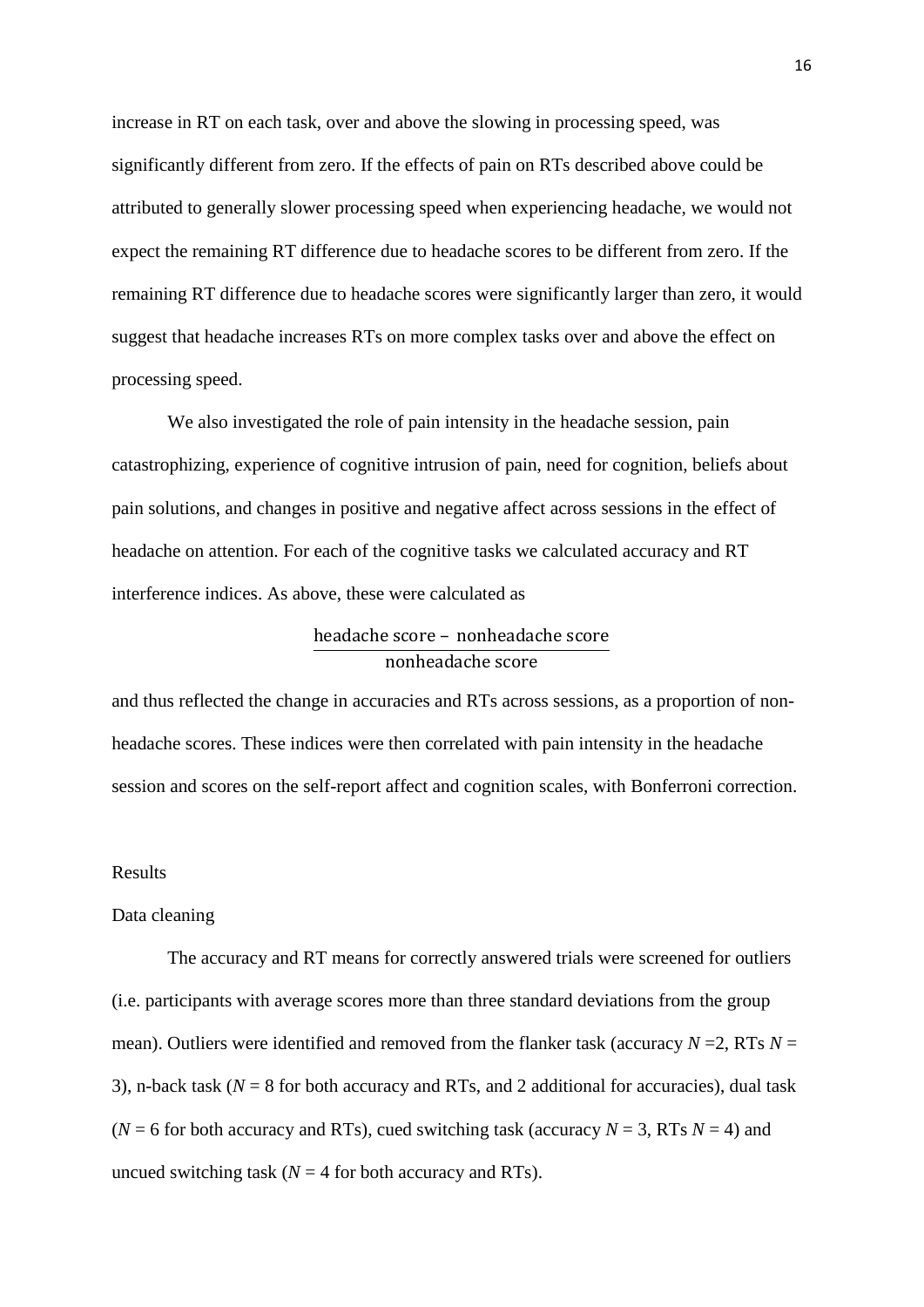Accuracy scores were also examined to identify participants who failed to perform above chance level. On the n-back task, 13 participants did not perform above chance level (6 at baseline only, 6 in pain only, and 1 in both conditions) and their data for that task was removed. On the dual task 24 participants did not perform above chance level (5 at baseline only, 9 in pain only, and 10 in both conditions) and their data were removed. No other tasks suffered from below chance performance by any participant. The fact that the majority of participants who did not score above chance in one session did score above chance in the other session, and that failure to score above chance was not limited to the headache session, suggests that this was not due to characteristics of individual participants themselves, or to pain. However, of the 12 participants who failed to score above chance level on the n-back task in only one session, 9 failed to score above chance in the first session (regardless of whether it was with a headache or headache free) while only 3 failed to score above chance in the second session. On the dual task, of the 15 participants who did not score above chance in only one session, 12 failed to score above chance in the first session and 3 in the second session. This may suggest that the n-back and dual tasks were simply very difficult, and that participants took a lot of practice to become proficient with them. This is consistent with comments made by several participants during testing.

#### Headache characteristics

Participants reported the duration that they had been experiencing recurring headaches and responses were coded into four groups: up to one year  $(N = 12)$ , up to five years ( $N = 19$ ), up to 10 years ( $N = 13$ ) and over 10 years ( $N = 12$ ). Eight participants (14%) were taking prescription medication for their headaches, and 18 (31%) had taken prescription headache medication in the past. Thirty-six participants (61%) reported taking over-thecounter medication for headaches. In the 24 hours before the headache session, twelve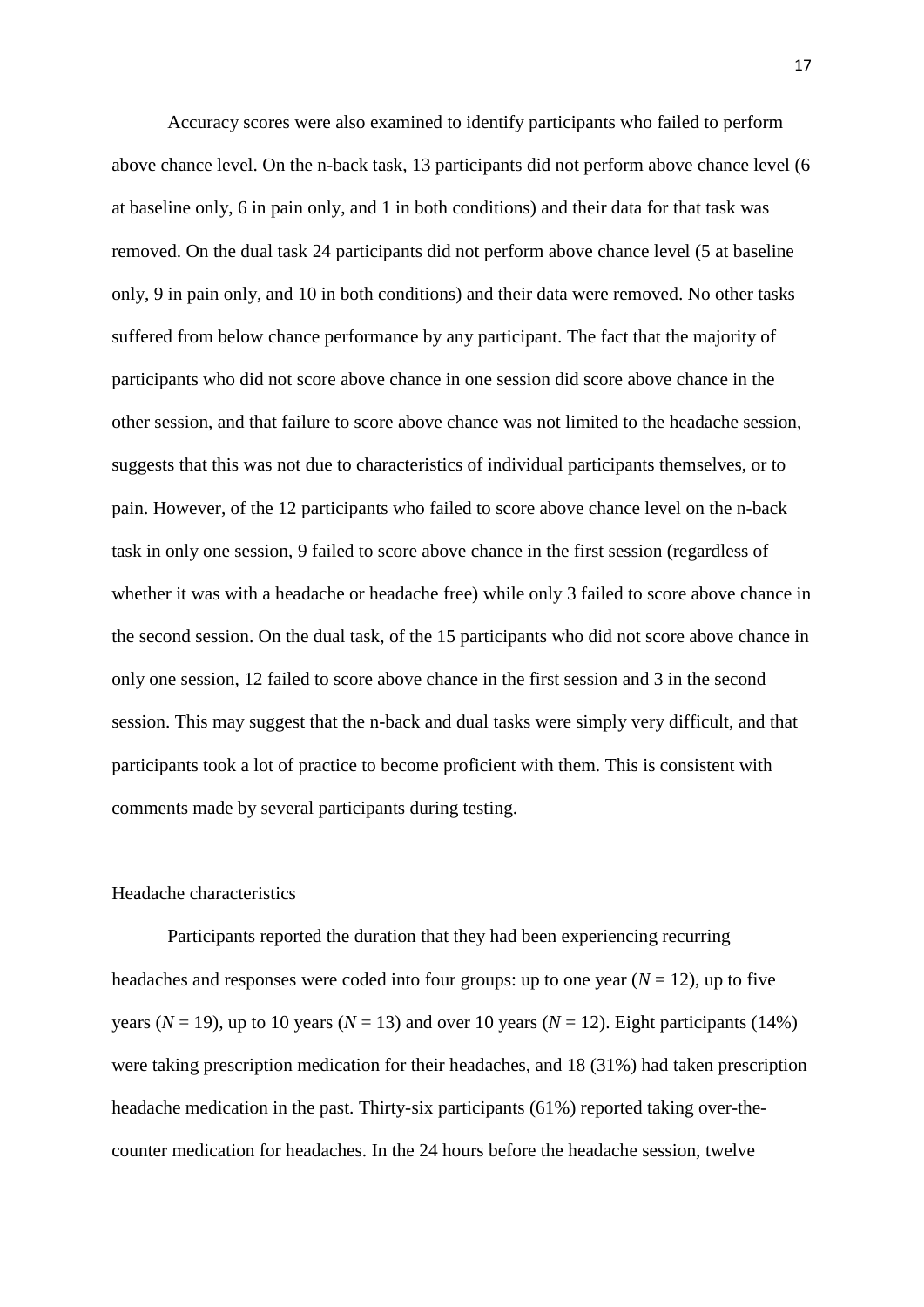participants had taken analgesics: five had taken paracetamol, five had taken ibuprofen and two had taken unspecified over the counter analgesics. In the 24 hours before the nonheadache session, eight participants had taken analgesics: two had taken paracetamol, four had taken ibuprofen, one had taken aspirin and one had taken sumatriptan.

Scores on the Headache Intensity Test ranged from 44 to 74 (possible range 36 to 78,  $M = 60.08$ ,  $SD = 5.60$ ) and did not differ between females ( $M = 60.97$ ,  $SD = 5.10$ ) and males  $(M = 58.19, SD = 6.31), t(48) = 1.67, p = .102$  (9 participants were excluded for missing out one or more questions).

Typical headache pain VAS ratings did not differ between the headache (*M* = 55.88, *SD* = 20.04) and non-headache sessions ( $M = 56.08$ , *SD* = 19.52),  $t(57) = .07$ ,  $p = .941$ , suggesting consistency in participants' perceptions of their typical headache (one participant did not complete the VAS scales in the non-headache session). As expected, current pain VAS ratings were significantly higher in the headache session ( $M = 52.76$ ,  $SD = 20.22$ ) than in the non-headache session ( $M = 4.92$ ,  $SD = 12.75$ ),  $t(57) = 18.89$ ,  $p < .001$ . There was no difference between current and typical pain ratings in the headache session,  $t(58) = 1.24$ ,  $p =$ .220, suggesting that the headaches participants presented with at testing did not differ from their typical headache in intensity. Women had significantly higher current pain intensity ratings in the headache session ( $M = 55.88$ ,  $SD = 18.82$ ) than men ( $M = 44.60$ ,  $SD = 21.58$ ),  $t(57) = 2.03, p = .047.$ 

#### Experience of cognitive intrusion of pain

Participants completed the ECIP scale at both sessions, which allowed us to compare ratings when participants were with and without headache pain. Scores were significantly higher when participants had a headache ( $M = 34.14$ ,  $SD = 11.04$ ) compared to when they were pain free  $(M = 29.11, SD = 13.47)$ ,  $t(55) = 4.17, p < .001$ , although scores across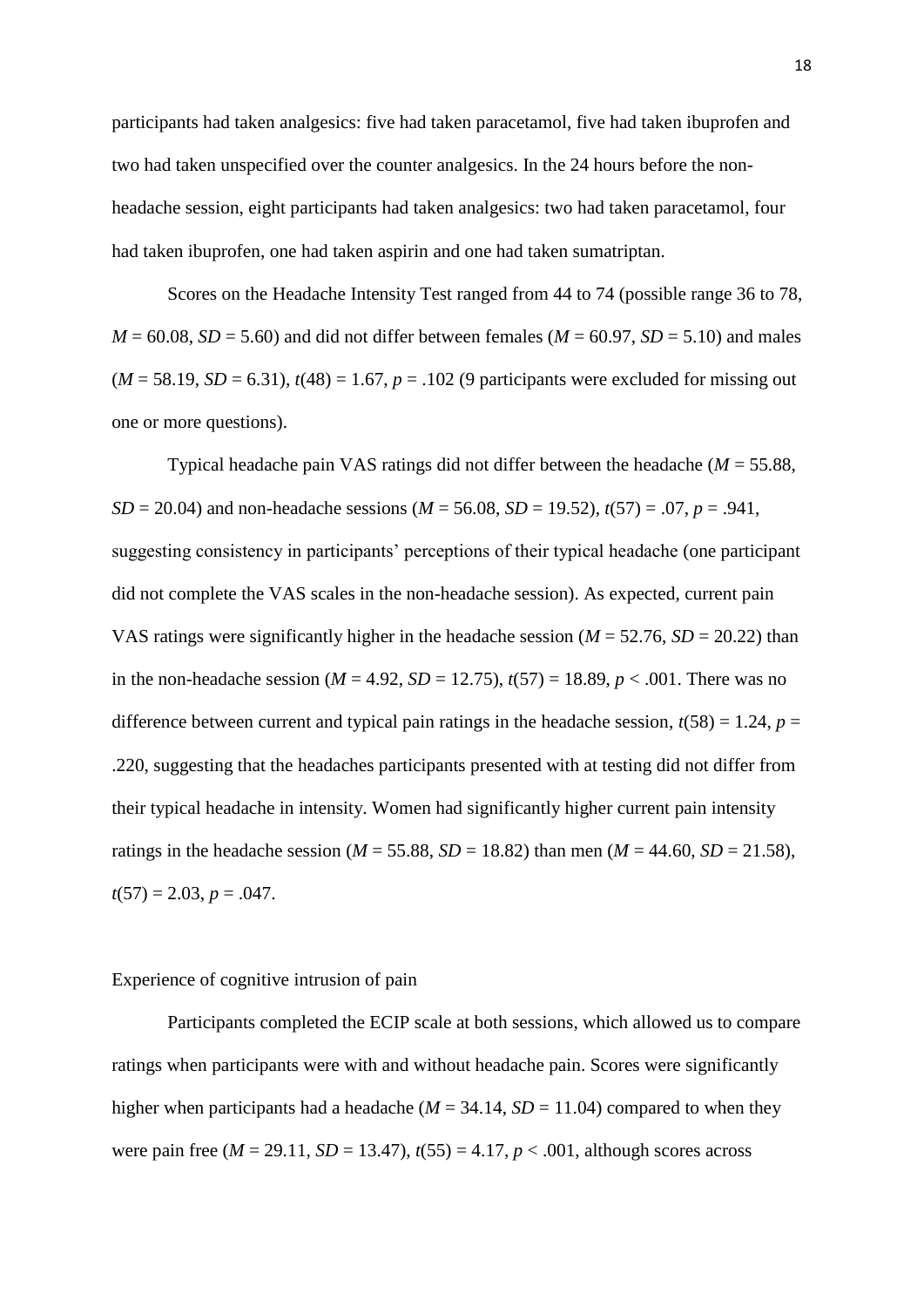sessions were highly correlated,  $r(56) = .75$ ,  $p < .001$  (three participants were excluded for missing out one or more questions on the scale). The difference between sessions was small and the correlation high, suggesting that participants can reliably report their usual level of experience of cognitive intrusion from pain, even when they are not experiencing pain.

Effects of pain on cognitive task performance

#### *Flanker*

For accuracy ( $N = 57$  after outliers were excluded), there was a significant main effect of trial type,  $F(1,55) = 54.20$ ,  $p < .001$ ,  $\eta^2 p = .496$ , with higher accuracy for congruent trials  $(M = .99, SD = .02)$  than for incongruent trials  $(M = .96, SD = .03)$ . There was no main effect of headache,  $F(1,55) = 1.81$ ,  $p = .184$ ,  $\eta^2 p = .032$  and no main effect of sex,  $F(1,55) = .001$ ,  $p$  $= .981, \eta^2_{p} < .001$ . There was no interaction between headache and trial type,  $F(1,55) = 2.38$ ,  $p = .129$ ,  $\eta^2_p = .041$ , no interaction between headache and sex,  $F(1,55) = .21$ ,  $p = .647$ ,  $\eta^2_p =$ .004, no interaction between sex and trial type,  $F(1,55) = 1.44$ ,  $p = .235$ ,  $\eta^2_p = .025$ , and no three way interaction,  $F(1,55) = .01$ ,  $p = .913$ ,  $\eta^2 p < .001$ .

For correct RTs ( $N = 56$  after outliers were excluded), there was a significant main effect of congruency,  $F(1,54) = 152.69$ ,  $p < .001$ ,  $\eta_p^2 = .739$ , with longer RTs for incongruent trials ( $M = 535.52$ ms,  $SD = 101.56$ ) than for congruent trials ( $M = 485.00$ ms,  $SD = 94.36$ ). There was also a significant main effect of headache,  $F(1,54) = 14.44$ ,  $p < .001$ ,  $\eta^2_p = .211$ , with RTs being longer when participants had a headache ( $M = 536.60$ ms,  $SD = 136.50$ ) than when they were headache free  $(M = 483.93 \text{ms}, SD = 74.16)$ . There was no main effect of Sex,  $F(1,54) = .94$ ,  $p = .336$ ,  $\eta^2 p = .017$ . There was no interaction between congruency and headache,  $F(1,54) = .01$ ,  $p = .911$ ,  $\eta_p^2 < .001$ , no interaction between sex and headache,  $F(1,54) = .20, p = .659, \eta^2_p = .004$ , no interaction between sex and congruency,  $F(1,54) =$ 3.58,  $p = .064$ ,  $\eta^2_p = .062$ , and no three way interaction,  $F(1,54) = .58$ ,  $p = .449$ ,  $\eta^2_p = .011$ .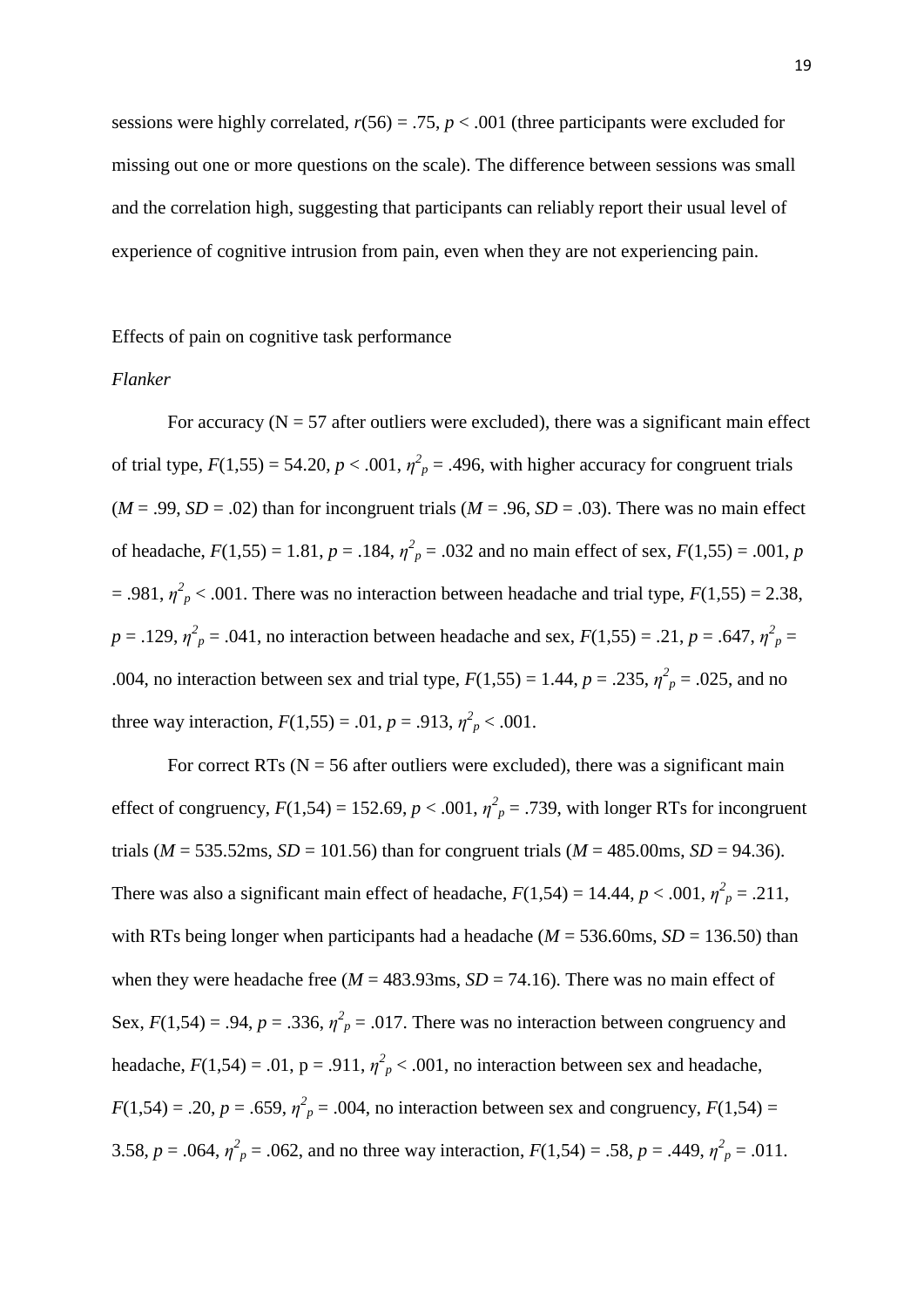#### *n-back*

For accuracy  $(N = 37)$  after outliers and participants who did not score above chance level were excluded), there was a significant main effect of trial type,  $F(1,35) = 212.83$ ,  $p <$ .001,  $\eta^2$ <sub>*p*</sub> = .86, with non-target trials correctly categorised more often (*M* = .85, *SD* = .10) than target trials ( $M = .49$ ,  $SD = .10$ ). There was no main effect of headache  $F(1,35) = .23$ , *p*  $=$  .633,  $\eta^2{}_p$  = .007, and no main effect of Sex,  $F(1,35)$  < .001,  $p$  = .999,  $\eta^2{}_p$  < .001. There was no interaction between headache and sex,  $F(1,35) = 1.10$ ,  $p = .302$ ,  $\eta^2_p = .030$ , no interaction between trial type and sex,  $F(1,35) = 2.91$ ,  $p = .097$ ,  $\eta^2 p = .077$ , no interaction between headache and trial type,  $F(1,35) = 2.45$ ,  $p = .126$ ,  $\eta_p^2 = .066$ , and no three way interaction,  $F(1,35) = .41, p = .526, \eta^2_p = .012.$ 

When participants who did not perform above chance level were included, the results remained the same (in this analysis,  $N = 49$ ).

For correct RTs ( $N = 37$  after outliers and participants who did not score above chance level were excluded), there was no main effect of trial type,  $F(1,35) = 1.29$ ,  $p = .264$ ,  $\eta^2 p = .036$ , no main effect of headache,  $F(1,35) = 3.18$ ,  $p = .083$ ,  $\eta^2 p = .083$ , but a significant main effect of sex,  $F(1,35) = 5.74$ ,  $p = .022$ ,  $\eta^2 p = .141$ , with women having longer RTs (*M* = 622.35,  $SD = 153.80$ ) than men ( $M = 515.95$ ,  $SD = 221.98$ ). There was no interaction between headache and trial type,  $F(1,35) = 1.48$ ,  $p = .232$ ,  $\eta^2_p = .040$  and no interaction between trial type and sex,  $F(1,35) = 1.83$ ,  $p = .184$ ,  $\eta^2 p = .050$ , but there was a significant interaction between headache and sex,  $F(1,35) = 4.68$ ,  $p = .037$ ,  $\eta^2_p = .118$ . Paired t-tests showed that in men, RTs did not significantly differ between the headache ( $M = 512.05$ ,  $SD =$ 114.11) and no headache ( $M = 519.84$ ,  $SD = 134.01$ ) conditions,  $t(11) = .45$ ,  $p = .660$ , but in women, RTs were longer in the headache condition ( $M = 662.68$ ,  $SD = 153.31$ ) than in the no headache condition (*M* = 582.02, *SD* = 137.07), *t*(24) = 3.00, *p* = .006. Independent samples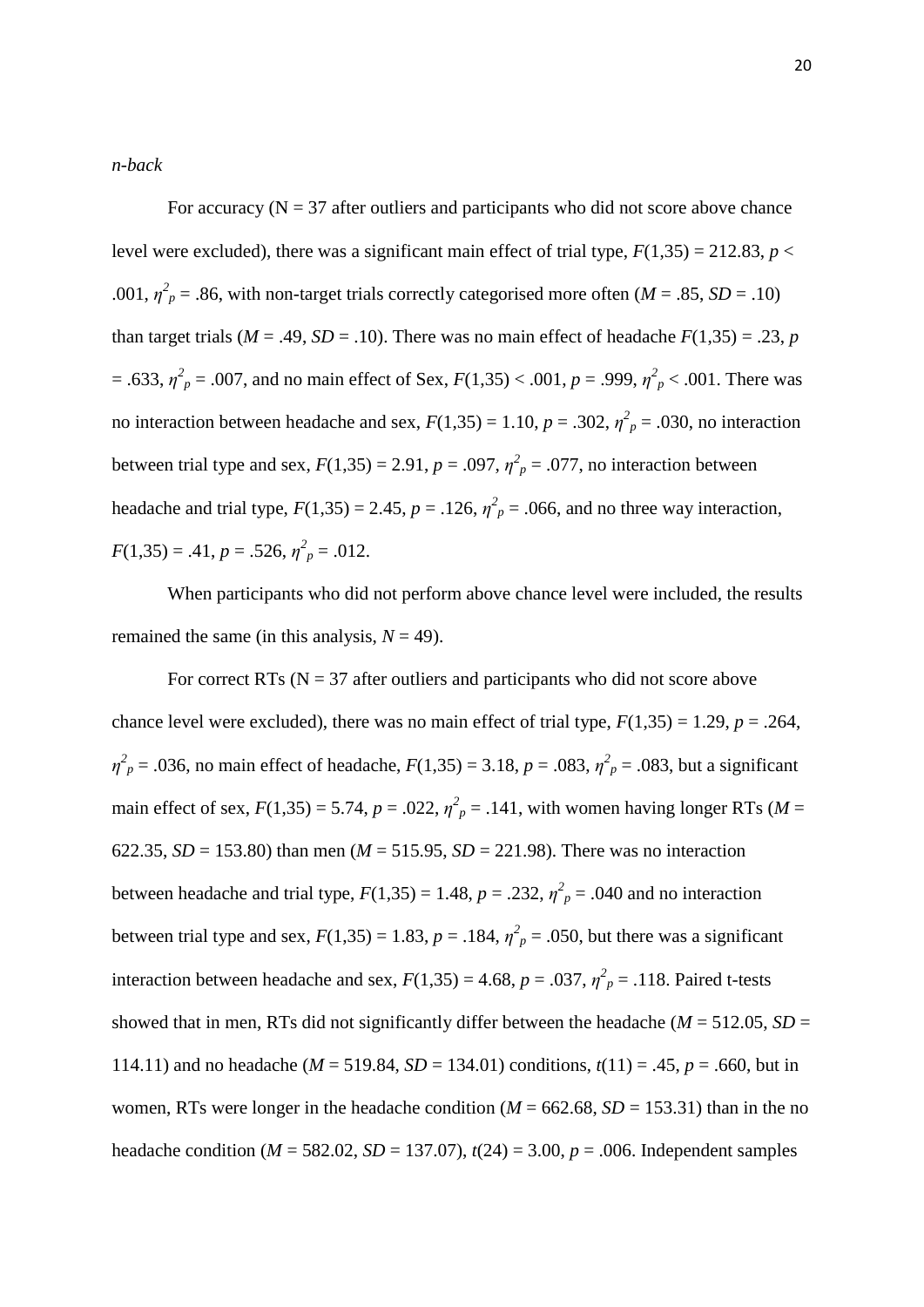t-tests showed that men's and women's RTs did not differ in the baseline condition,  $t(35)$  = 1.30,  $p = 0.202$ , but women's RTs were longer than men's in the headache condition,  $t(37) =$ 3.18,  $p = .003$ .

When participants who did not perform above chance level were included, the results remained the same, apart from the interaction between headache and sex, which lost significance (in this analysis,  $N = 51$ ).

#### *Cued switching*

For accuracy ( $N = 56$  after outliers were excluded), there was a significant main effect of trial type,  $F(1,54) = 38.78$ ,  $p < .001$ ,  $\eta_p^2 = .418$ , with higher accuracy for repeat trials (*M* = .95,  $SD = .05$ ) than for switch trials ( $M = .92$ ,  $SD = .05$ ). There was also a significant main effect of headache,  $F(1,54) = 4.37$ ,  $p = .041$ ,  $\eta^2_p = .075$ , with higher accuracy in the no headache condition ( $M = .95$ ,  $SD = .05$ ) than the headache condition ( $M = .93$ ,  $SD = .05$ ). There was no main effect of sex,  $F(1,54) = .05$ ,  $p = .819$ ,  $\eta^2 p = .001$ . There was no interaction between headache and trial type,  $F(1,54) = 2.68$ ,  $p = .107$ ,  $\eta^2_p = .047$ , no interaction between headache and sex,  $F(1,54) = .34$ ,  $p = .561$ ,  $\eta^2 p = .006$ , and no interaction between sex and trial type,  $F(1,54) = 1.26$ ,  $p = .267$ ,  $\eta^2 p = .023$ . There was no three way interaction,  $F(1,54) = 1.35$ ,  $p = .250, \eta^2_p = .024.$ 

For correct RTs ( $N = 55$  after outliers were excluded), there was a significant main effect of trial type,  $F(1,53) = 27.73$ ,  $p < .001$ ,  $\eta^2 p = .343$ , with longer RTs for switch trials (*M* = 819.50ms, *SD* = 209.97) than repeat trials (*M* = 763.19ms, *SD* = 194.23). There was also a significant main effect of headache,  $F(1,53) = 21.17$ ,  $p < .001$ ,  $\eta_p^2 = .285$ , with longer RTs when participants had a headache ( $M = 854.12$ ms,  $SD = 256.96$ ) compared to when they were headache free ( $M = 728.56$ ms,  $SD = 183.69$ ). There was no main effect of sex,  $F(1,53) =$ 1.22,  $p = 0.275$ ,  $\eta^2 = 0.022$ . There was no interaction between headache and trial type,  $F(1,53)$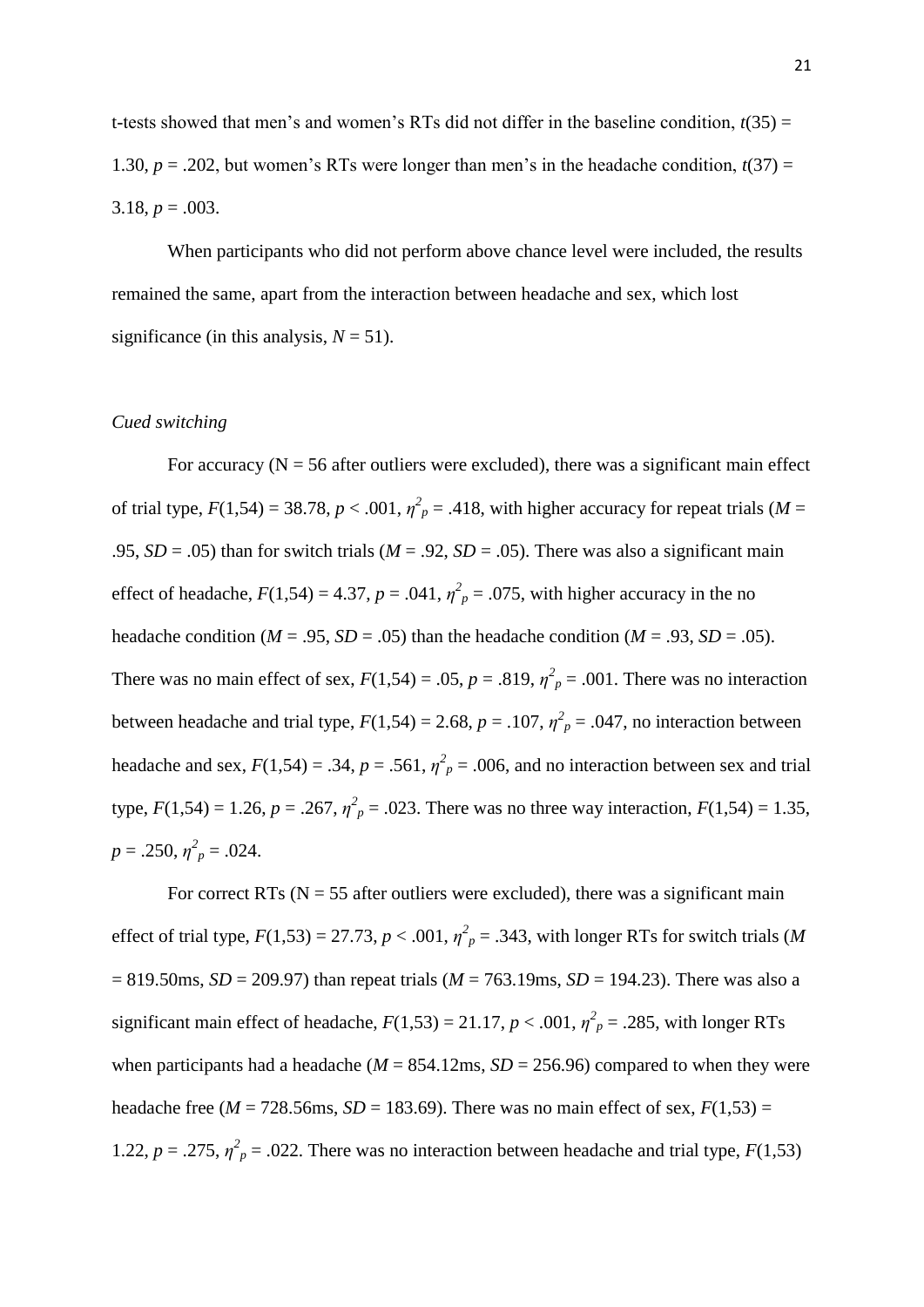$p = 2.08$ ,  $p = .155$ ,  $\eta^2$ <sub>p</sub> = .038, no interaction between headache and sex,  $F(1,53) = .19$ ,  $p =$ .667,  $\eta^2 p = .004$ , no interaction between sex and trial type,  $F(1,53) = .05$ ,  $p = .816$ ,  $\eta^2 p = .001$ , and no three way interaction,  $F(1,53) = .007$ ,  $p = .932$ ,  $\eta^2_{p} < .001$ .

#### *Uncued switching*

For accuracy ( $N = 55$  after outliers were excluded), there was a significant main effect of trial type,  $F(1,53) = 12.24$ ,  $p = .001$ ,  $\eta_p^2 = .188$ , with higher accuracy for repeat trials (*M* = .94,  $SD = .05$ ) than for switch trials ( $M = .91$ ,  $SD = .07$ ). There was no main effect of headache,  $F(1,53) = 1.11$ ,  $p = .297$ ,  $\eta_p^2 = .021$ , and no main effect of sex,  $F(1,53) = .84$ ,  $p =$ .363,  $\eta^2$ <sub>*p*</sub> = .016. There was no interaction between headache and trial type,  $F(1,53) = .005$ , *p*  $=$  .944,  $\eta^2{}_p$  < .001, no interaction between headache and sex,  $F(1,53) = .51$ ,  $p = .478$ ,  $\eta^2{}_p =$ .010, no interaction between sex and trial type,  $F(1,53) = .35$ ,  $p = .559$ ,  $\eta^2_p = .006$ , and no three way interaction,  $F(1,53) = .22$ ,  $p = .639$ ,  $\eta^2_p = .004$ .

For correct RTs ( $N = 55$  after outliers were excluded), there was a significant main effect of trial type,  $F(1,53) = 111.76$ ,  $p < .001$ ,  $\eta_p^2 = .678$ , with longer RTs for switch trials  $(M = 1073.24 \text{ms}, SD = 380.12)$  than repeat trials  $(M = 845.39 \text{ms}, SD = 283.97)$ . There was also a significant main effect of headache,  $F(1,53) = 12.71$ ,  $p = .001$ ,  $\eta^2_p = .193$ , with longer RTs when participants had a headache ( $M = 1027.34$ ms,  $SD = 396.06$ ) compared when they were headache free ( $M = 891.29$ ms,  $SD = 309.07$ ). There was no main effect of sex,  $F(1,53)$  $=$  .76,  $p = .388$ ,  $\eta^2$ <sub>p</sub> = .014. There was no interaction between headache and trial type, *F*(1,53)  $=$  .245,  $p = .623$ ,  $\eta^2$ <sub>p</sub> < .001, no interaction between headache and sex,  $F(1,53) = .001$ ,  $p =$ .972,  $\eta^2 p < .001$ , no interaction between sex and trial type,  $F(1,53) = .007$ ,  $p = .934$ ,  $\eta^2 p < .001$ .001, and no three way interaction,  $F(1,53) = .85$ ,  $p = .360$ ,  $\eta^2_p = .016$ .

*Dual task*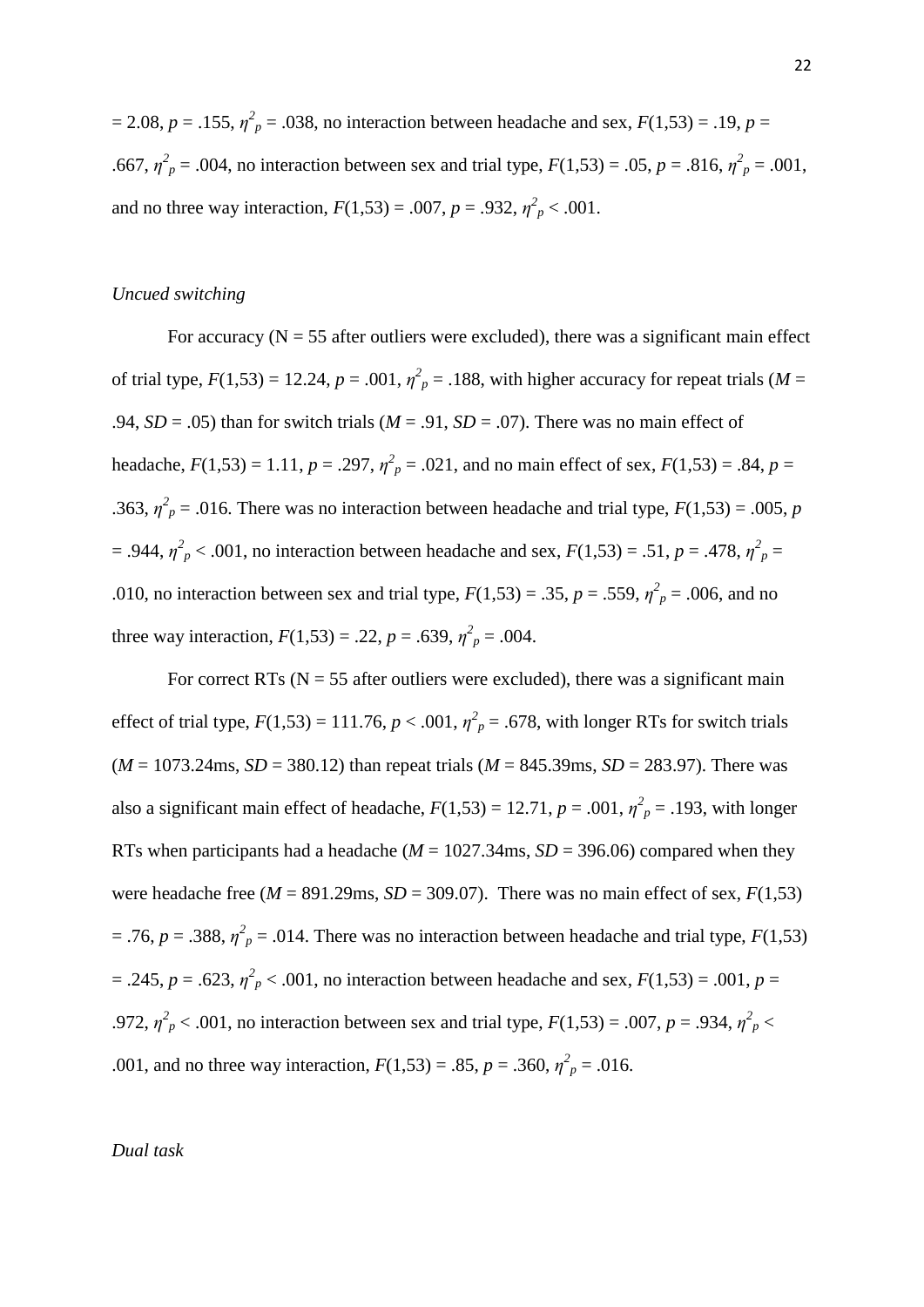For accuracy  $(N = 29$  after outliers and participants who did not score above chance level were excluded), there was a significant main effect of trial type,  $F(1,27) = 4.83$ ,  $p =$ .037,  $\eta_p^2$  = .152, with higher accuracy on line targets ( $M = .77$ ,  $SD = .18$ ) than on number targets ( $M = .64$ ,  $SD = .22$ ). There was no main effect of headache,  $F(1,27) = 2.03$ ,  $p = .166$ ,  $\eta_p^2 = .070$ , but there was a significant main effect of sex,  $F(1,27) = 5.35$ ,  $p = .029$ ,  $\eta_p^2 = .165$ , with males having a higher accuracy ( $M = .76$ ,  $SD = .12$ ) than females ( $M = .65$ ,  $SD = .11$ ). There was no interaction between headache and trial type,  $F(1,27) = .17$ ,  $p = .687$ ,  $\eta^2_{p} < .001$ , no interaction between headache and sex,  $F(1,27) = .98$ ,  $p = .330$ ,  $\eta^2_p = .035$ , no interaction between sex and trial type,  $F(1,27) = .16$ ,  $p = .696$ ,  $\eta^2 = .006$ , and no three way interaction,  $F(1,27) = .66, p = .423, \eta^2_p = .024.$ 

When participants who did not perform above chance level were included several results changed (in this analysis,  $N = 53$ ). The main effect of Trial Type became nonsignificant,  $F(1,51) = 1.54$ ,  $p = .221$ . The main effect of Sex also became non-significant,  $F(1,51) = .143$ ,  $p = .707$ . However, the effect of headache became significant,  $F(1,51) = 5.60$ ,  $p = .022$ ,  $\eta^2$ <sub>p</sub> = .099. Accuracies were lower in the headache condition (*M* = .56, *SD* = .20) than in the non-headache condition  $(M = .60, SD = .20)$ .

For correct RTs ( $N = 28$  after outliers and participants who did not score above chance level were excluded; one additional participant was excluded in the RT analysis because they did not find any number targets in the non-headache condition and so did not have an RT score, yet were above chance and not an outlier overall and so were not excluded above), there was a significant main effect of trial type,  $F(1,26) = 314.46$ ,  $p < .001$ ,  $\eta^2_p =$ .924, with longer RTs on line targets (*M* = 724.81ms, *SD* = 58.61) than on number targets (*M*  $= 517.63$ m, *SD* = 56.13). There was no main effect of headache,  $F(1,26) = 2.90$ ,  $p = .101$ ,  $\eta_p^2$ = .100, and no main effect of sex,  $F(1,26) = 1.08$ ,  $p = .307$ ,  $\eta^2_p = .040$ . There was no interaction between headache and trial type,  $F(1,26) = 1.51$ ,  $p = .230$ ,  $\eta_p^2 = .055$ , no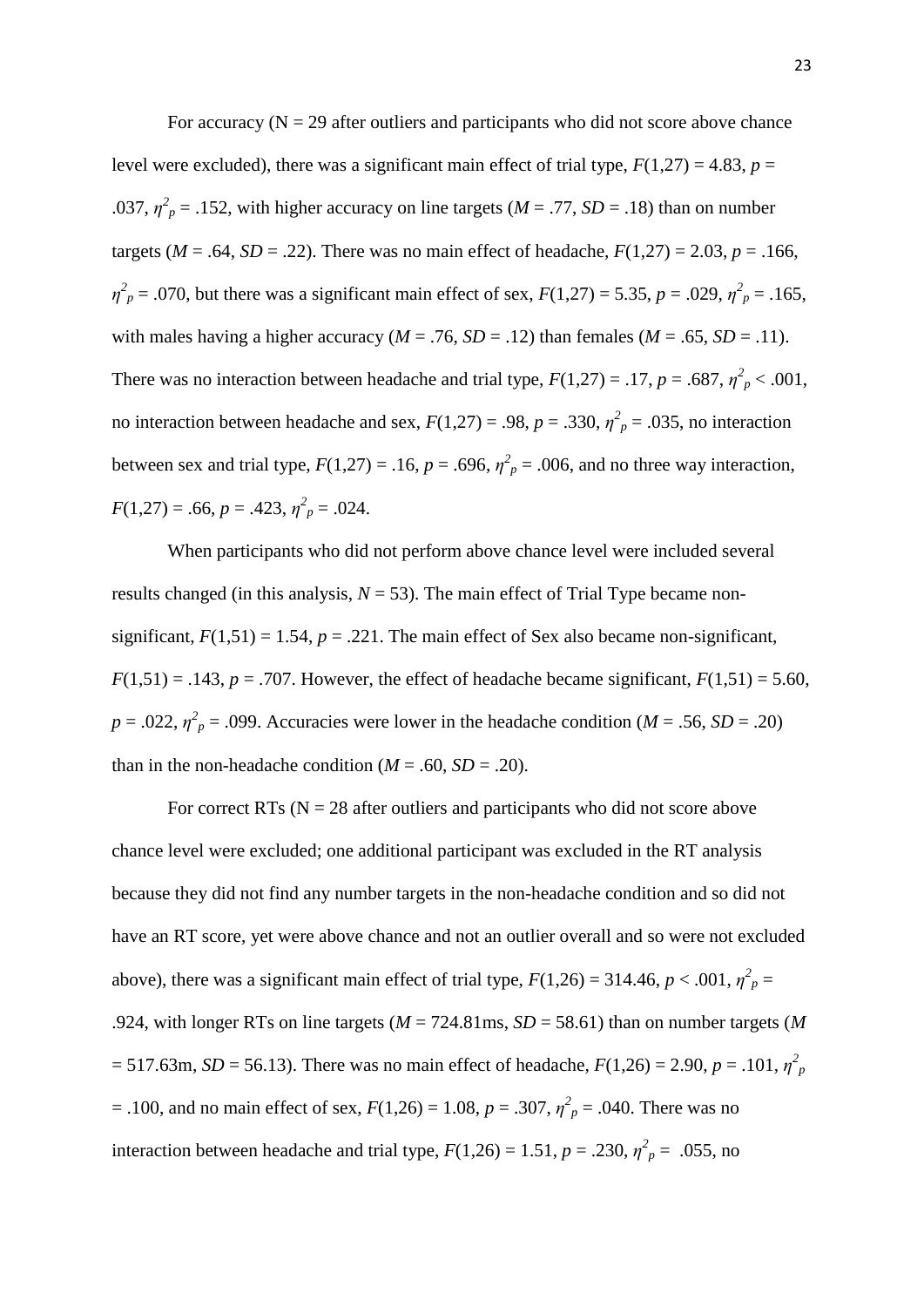interaction between headache and sex,  $F(1,26) = .15$ ,  $p = .704$ ,  $\eta^2_p = .006$ , no interaction between sex and trial type,  $F(1,26) = .15$ ,  $p = .705$ ,  $\eta^2_p = .006$ , and no three way interaction,  $F(1,26) = .08, p = .785, \eta^2_p = .003.$ 

When participants who did not perform above chance level were included the results remained the same (in this analysis,  $N = 50$ ).

#### *Choice reaction time*

For correct RTs (no missing data;  $N = 59$ ), there was a significant main effect of interstimulus interval,  $F(10,570) = 2.20$ ,  $p = .017$ ,  $\eta^2 = .037$ , with a linear trend,  $F(1,57) = 18.74$ ,  $p < .001$ ,  $\eta^2 p = .247$ , where RTs decreased as the inter-stimulus-interval increased. There was a significant main effect of headache,  $F(1,57) = 21.23$ ,  $p < .001$ ,  $\eta_p^2 = .271$ , with longer RTs in the headache condition ( $M = 639.45$ ms,  $SD = 166.10$ ) than the no headache condition ( $M =$ 573.33ms, *SD* = 111.17). There was no main effect of sex,  $F(1,57) = 2.19$ ,  $p = .144$ ,  $\eta^2_p =$ .037. There was no interaction between headache and trial type,  $F(10,570) = .44$ ,  $p = .925$ ,  $\eta_p^2$  $= .008$ , no interaction between headache and sex,  $F(1,57) = 1.40$ ,  $p = .242$ ,  $\eta^2_p = .024$ , no interaction between sex and trial type,  $F(10,570) = .83$ ,  $p = .603$ ,  $\eta^2_p = .014$ , and no three way interaction,  $F(10,570) = .70$ ,  $p = .729$ ,  $\eta_p^2 = .012$ .

#### *Additional analyses*

Since some participants rated their current pain as greater than zero in the nonheadache session, we re-ran the task performance analyses excluding five participants who gave VAS ratings of 10 or higher. This produced essentially the same pattern of results, with two exceptions. The interaction between headache and sex on n-back RTs lost significance, *p*  $= .071$ , and the main effect of headache on dual task RTs gained significance,  $F(1,25) = 4.44$ ,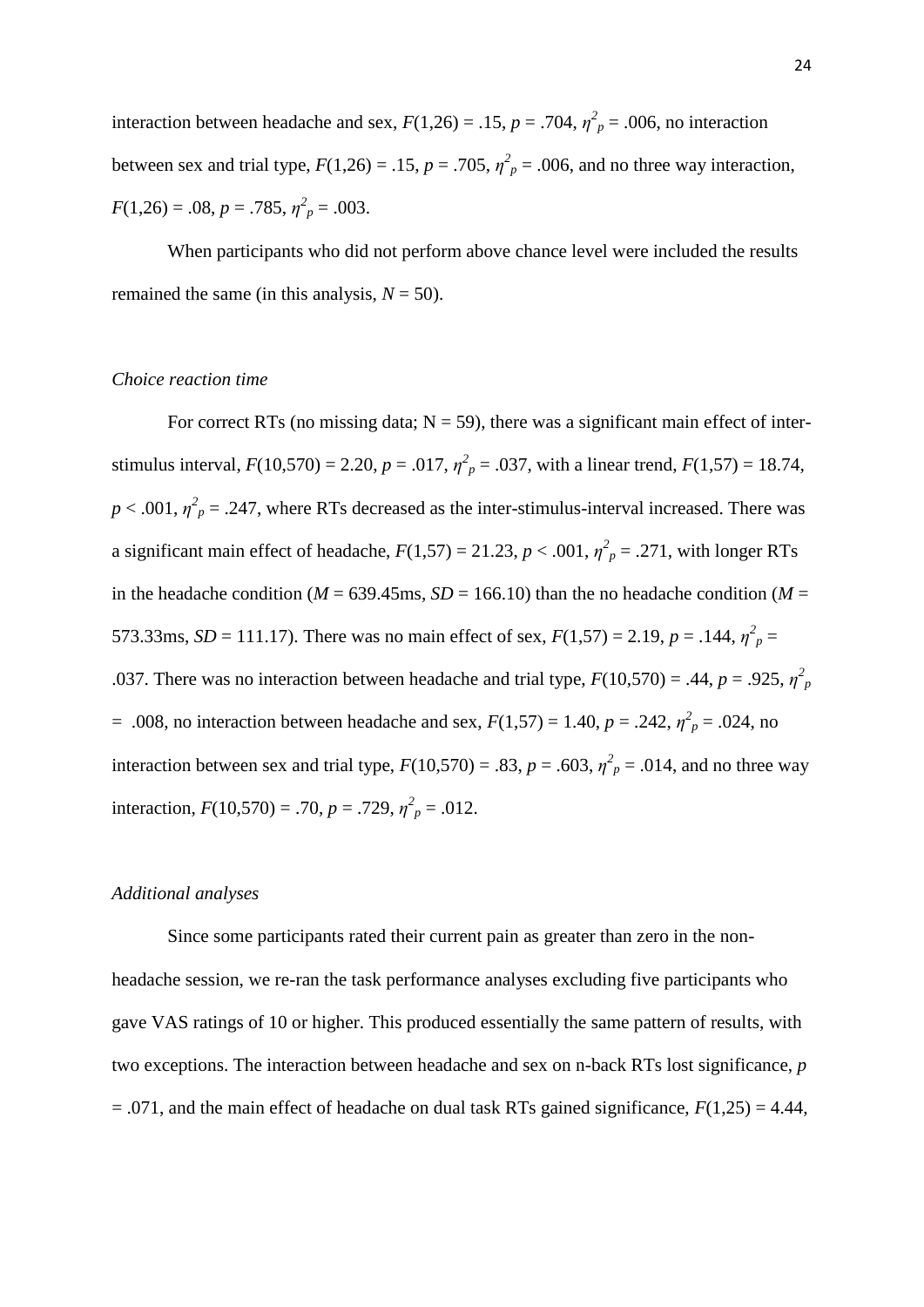$p = .045$ ,  $\eta^2$ <sub>*p*</sub> = .151. RTs were longer when participants had a headache (*M* = 629ms, *SD* = 48ms) than when they did not  $(M = 613 \text{ms}, SD = 57 \text{ms})$ .

When participants who had taken analgesics in the 24 hours prior to testing were excluded from the task performance analyses, the pattern of results remained the same with three exceptions: for the flanker RT analysis, the interaction between congruency and sex gained significance,  $F(1,36) = 4.54$ ,  $p = .040$ . However, post-hoc t-tests showed that both men and women had faster RTs on congruent trials than on incongruent trials, both *p*s < .001, and there was no significant difference between men and women on either congruent,  $p =$ .549, or incongruent trials,  $p = 0.885$ . For the cued switching task accuracy analysis, the main effect of headache lost significance,  $F(1,38) = 1.85$ ,  $p = .182$ . For the n-back RT analysis, the interaction between headache and sex lost significance,  $F(1,23) = 1.49$ ,  $p = .235$ . Since the main findings remained in this additional analysis, i.e. that headache increased RTs on the flanker, cured switching and uncued switching tasks, medication usage does not seem to be an important factor in explaining our findings.

# *General dampening of RTs or task-specific effects?*

For each task, except the dual task, participants responded more slowly when they had a headache compared to being headache free (although this was limited to females on the nback task). Next we investigated whether this was due to a dampening of processing speed or whether there was additional slowing on the more complex tasks over and above the change in processing speed.

On all four tasks, the remaining proportional RT difference over and above proportional change in processing speed was not significantly different from zero (Bonferroni corrected  $\alpha$  = .0125): flanker (*M* = -.002, *SD* = .126),  $t(55)$  = -.136,  $p = .892$ ; n-back (females only,  $M = .009$ ,  $SD = .220$ ),  $t(24) = .19$ ,  $p = .849$ ; cued switching  $(M = .072, SD = .217)$ ,  $t(54)$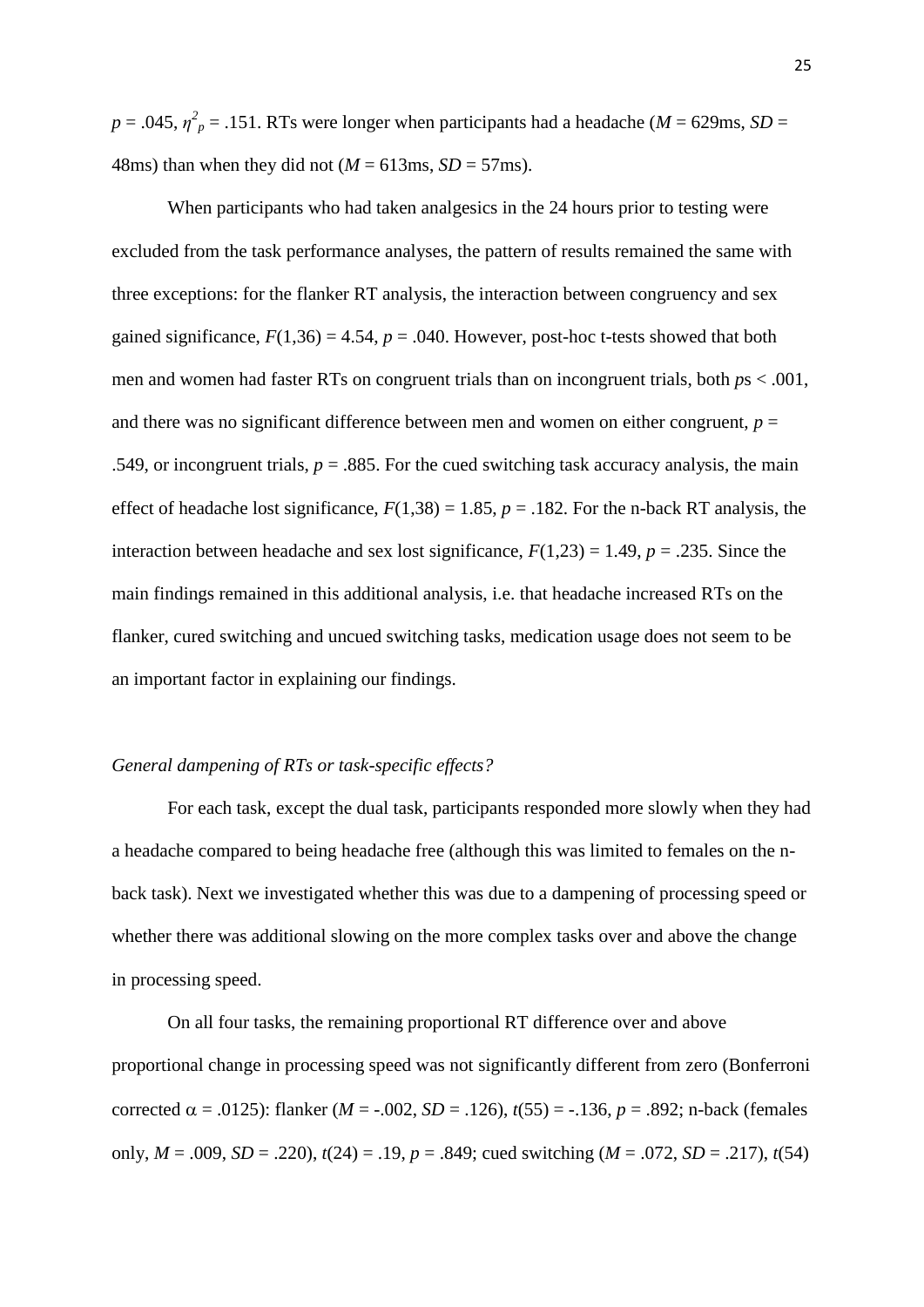$= 2.46$ ,  $p = .017$ ; uncued switching ( $M = .046$ ,  $SD = .262$ ),  $t(54) = 1.30$ ,  $p = .199$ . Therefore, we did not find evidence for any additional slowing in RTs on these four tasks over and above the slowing in basic processing speed.

#### *Psychological factors in attentional disruption*

To investigate the relationship between attentional disruption from headache and our affect and cognition scales, we ran a series of correlation analyses. Proportional changes in accuracy on the attention tasks due to headache were not related to any of the affect or cognition scales, all  $ps > .071$  ( $\alpha = .01$  after Bonferroni correction for correlating each scale with performance on five tasks, see Table 1). Proportional change in RTs on the attention tasks due to headache were also not related to any of the affect or cognition scales, all *p*s > .021 ( $\alpha$  = .0083 after Bonferroni correction for correlating each scale with performance on six tasks, see Table 2).

#### *Pain intensity and task performance*

Tables 1 and 2 also include the correlations between pain intensity during the headache session and proportional change in accuracy and RT scores on the attention tasks. Surprisingly, pain intensity was only correlated with proportional accuracy difference due to headache on the flanker task,  $r = .29$ ,  $p = .031$ , and proportional RT difference due to headache on the cued switching task,  $r = -.27$ ,  $p = .045$ . All other correlations were nonsignificant,  $p_s$  > .080.

#### Discussion

Multiple previous studies  $2, 7, 9-12, 15, 18, 27-29, 37$  have documented a detrimental effect of pain on attention, but the specific nature of the effect is inconsistent. Here, we conceptually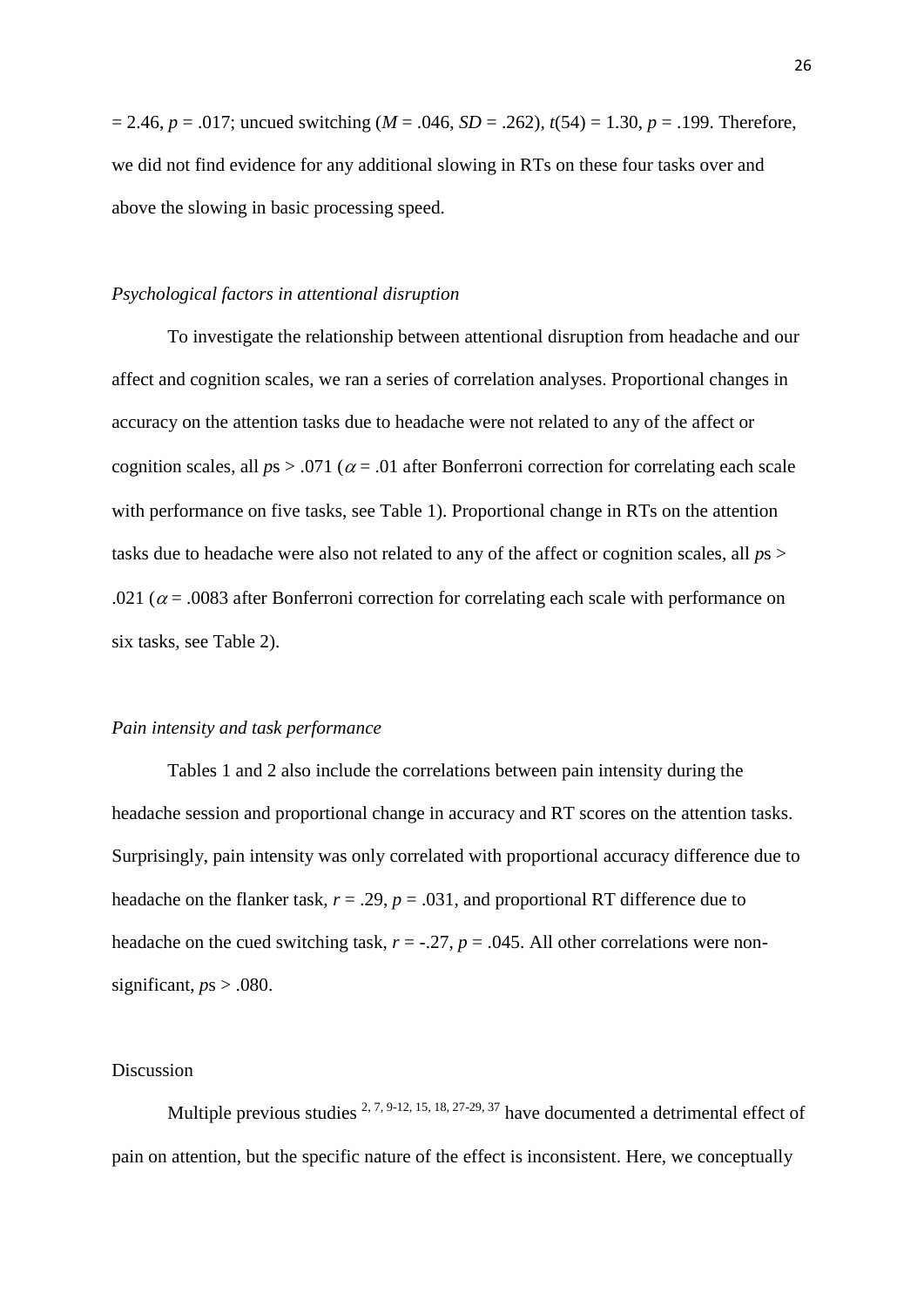replicated the headache study by Moore et al  $30$  with the same type of pain and the same attention tasks, and extended it with a more diverse sample, two additional tasks, and several individual difference measures. Our data showed that headache slowed reaction times on the flanker, n-back (in females only), cued switching, uncued switching and reaction time tasks (but not the dual task). Headache also reduced accuracy on the cued switching task. However, pain intensity was unrelated to the majority of task disruption measures, suggesting that simply having a headache affected task performance regardless of the intensity. Interestingly, once we controlled for participants' change in basic processing speed due to headache, the remaining changes in RTs on the more complex tasks were not significantly different from zero. This suggests that the effect of headache on RTs on the complex attention tasks could be attributed to a slowing of basic processing speed. We also examined the relationships between scores on our affect and cognition scales and attentional disruption on the tasks. This did not reveal any evidence that the effect of headache on attention was moderated by individual differences in factors such as pain catastrophising or positive/negative affect.

Our findings regarding the effects of pain on task performance, and those from three previous studies that used four of the same tasks  $^{20, 30}$ , all differ (see Introduction). These inconsistencies are intriguing; on the one hand, pain does seem to disrupt attention across multiple studies, but on the other hand the specific nature of the effect varies. Differences in samples may account for some of the variation; Keogh et al's  $^{20}$  menstrual study of course had only female participants, the current study had both male and female participants from two universities and the community, while the thermal pain  $^{28}$  and first headache studies  $^{30}$ had male and female participants from one university. However, the fact that we only found a sex difference in disruption on one task (on the n-back task only females were slowed by headache), and no relationships between our individual difference measures and disruption, makes this explanation seem insufficient. It is also unsatisfactory to suggest that the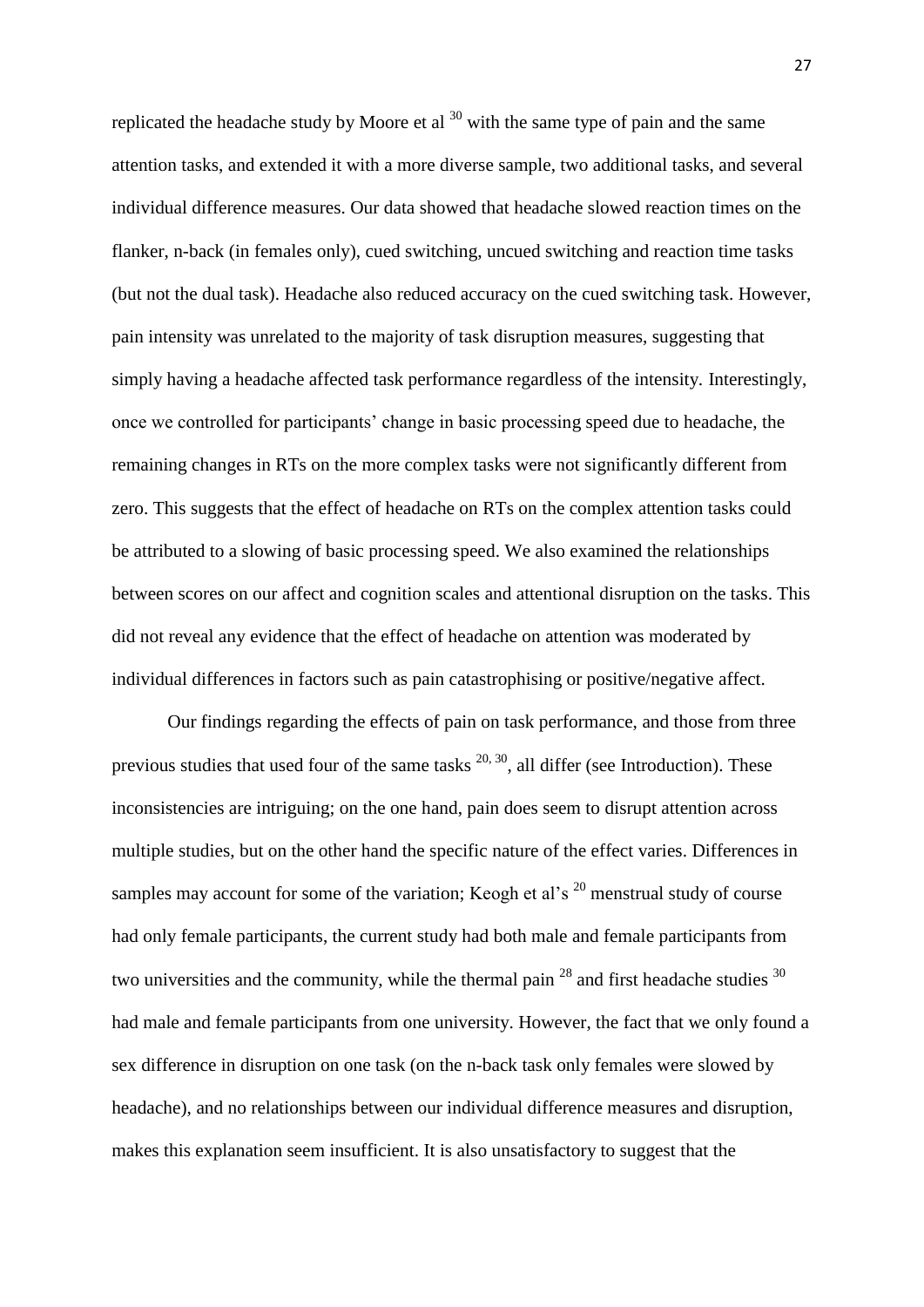differences in disruption are due to the different types of pain studied, since two studies investigating the effect of headache on performance on the same tasks have shown different patterns of disruption. Furthermore, Attridge et al <sup>5</sup> compared participants experiencing different types of pain within the same study, and found no difference between the groups in performance on an n-back task. Some of the inconsistencies may be partially explained by task impurity or insufficient reliability of the attention tasks: executive function tasks tend to recruit multiple processes and have low test-retest reliability, which may allow for significant variation in how an individual approaches the task across, or even within, testing sessions  $19$ , 25 .

There may be many other factors that could influence the nature of attentional disruption from pain at any given time. For example, Kucyi and Davis<sup>22</sup> discussed the dynamic and spontaneously fluctuating communication between pain- and attention-related brain networks. The implication is that while pain often disrupts task performance as hypothesised  $16$ , we cannot yet predict the extent and nature of this disruption in any given case. This makes it difficult to draw conclusions for how people will be affected at work when they have a headache, and how factors such as motivation to complete the task are implicated, for example. It also makes it difficult to develop interventions to reduce attentional disruption, or to assess the effectiveness of interventions. It is also possible that the effects are a statistical epiphenomenon. An important challenge for future research will be to confirm that the effect of pain on attention varies even within a certain type of pain, using direct replications, and to explain why.

We found that pain increased RTs on the flanker, n-back (in females only), cued switching, uncued switching and choice RT tasks, and interestingly, that the increase in RTs on the complex tasks could be accounted for by the slowing in basic processing speed as reflected by the choice RT task. In other words, pain slowed processing speed, and there was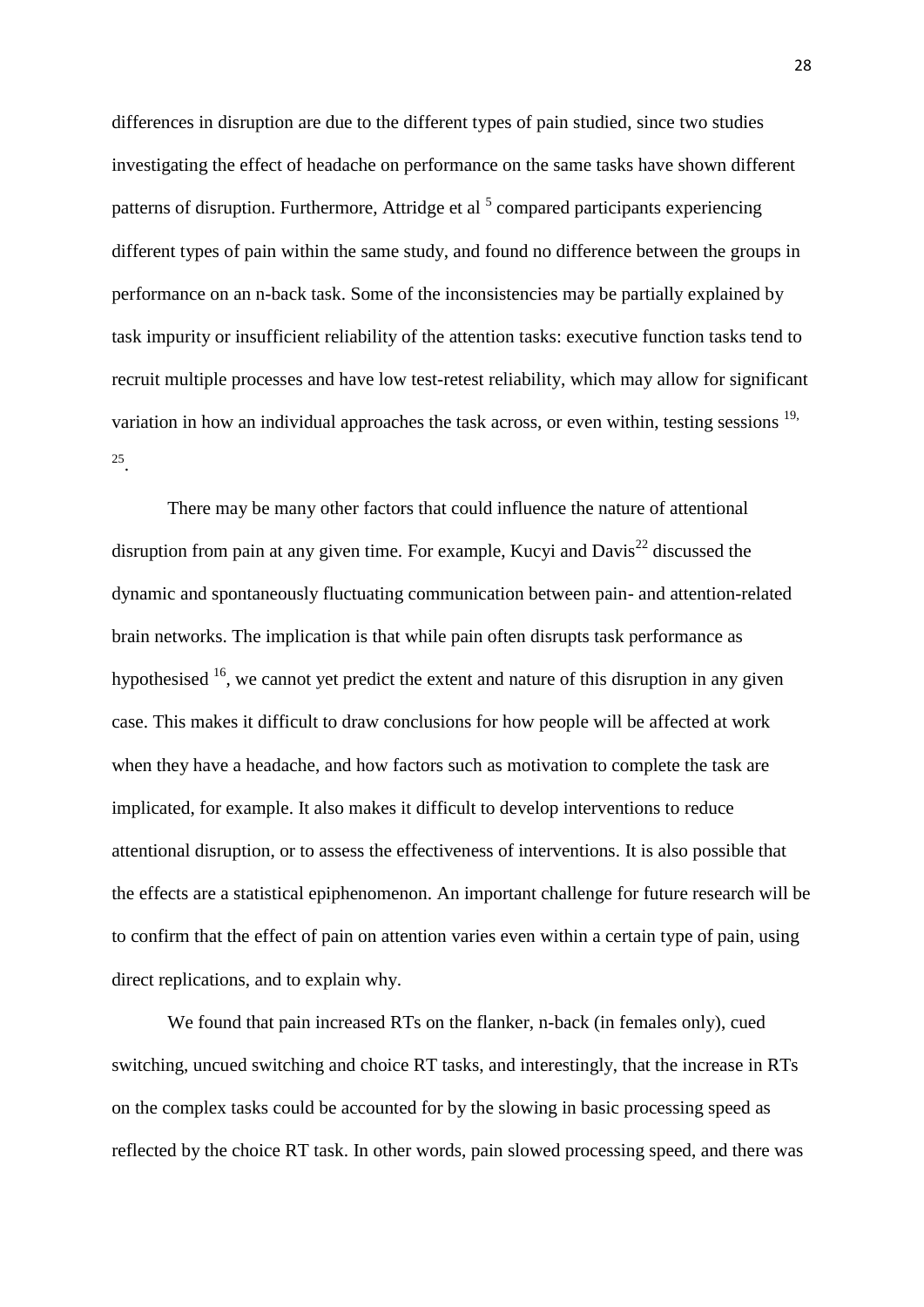no additional slowing on the more complex tasks over and above this effect. The slowing in processing speed during headache could reflect any of several possible changes to cognitive processing, such as slower processing of stimulus features, slower decision making in how to respond to the stimulus, or a slower execution of the physical response. Our data do not allow us to distinguish between these possibilities, but RT is an important part of cognition. For example, it has been argued that slower and more variable processing is the basis of agerelated declines in higher-level cognitive functions <sup>34</sup>. Slower RTs during pain could not only lead to problems performing complex time-dependent tasks such as driving, but also have implications for other aspects of cognitive function, such as the various aspects of attention that were affected here.

We found that on the n-back task only females had slower RTs with headache compared to without headache. Females also reported higher intensity current pain in the headache session than males. These findings are consistent with previous findings that females report more pain than males, and at a higher intensity  $17,31$ . However, we did not find any other interactions between sex and headache on task performance and it should be noted that our sample contained fewer males ( $N = 18$ ) than females ( $N = 41$ ). The sex split was particularly unequal for the n-back analysis (11 males and 24 females).

Participants reported medications they had taken in the 24 hours prior to each session. This timeframe was chosen to allow for complete washout of any effects, however, reporting the approximate time that each medication was taken may be useful in future studies.

A large proportion of participants did not score above chance level on the dual and nback tasks, reducing the sample size for these analyses. There are several possible reasons for this. It may be that the complexity of these tasks led to some participants disengaging. It is also possible that participants did not understand the task instructions, although this is unlikely given that they saw detailed instructions, could perform as many practice blocks as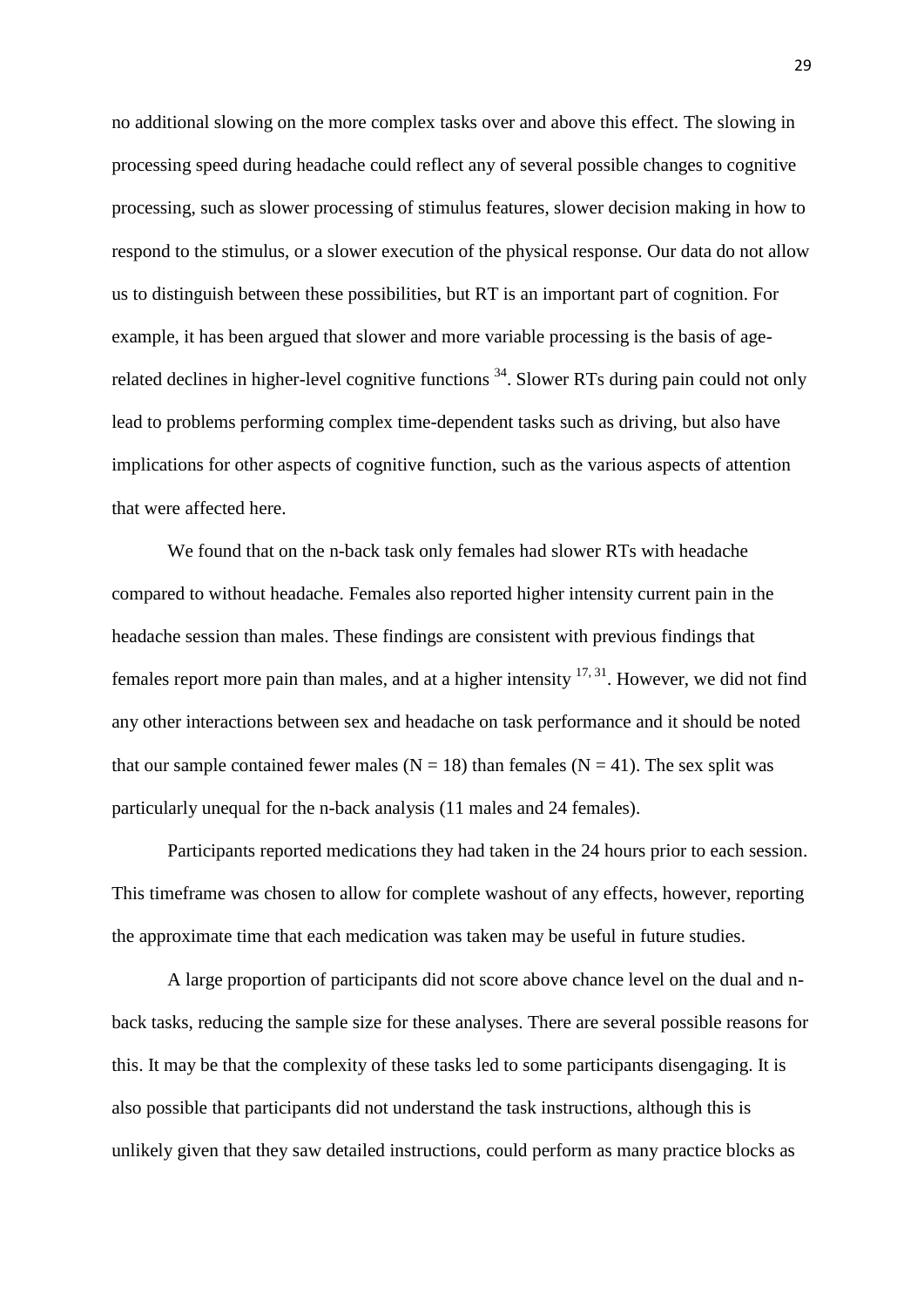they wanted, and were accompanied by a researcher and able to ask for clarifications at any time. The number of participants who failed to score above chance level was similar in the headache and non-headache conditions, so it is also unlikely that the issue is due to headache preventing above chance performance.

The most likely explanation seems to be that these tasks in particular were very difficult, and some participants took longer than others to get to grips with them. This is indicated by the larger number of participants who failed to score above chance in session 1 than in session 2 on both tasks. Most participants who did not score above chance in session 1 did so in session 2, which suggests that they were not incapable of performing the tasks and that the tasks themselves were not inherently flawed. This issue has been seen before with non-student samples. For example, in a sample of healthy older adults (aged 62 to 77 years) mean scores on a set of n-back tasks were below  $60\%$ <sup>38</sup>.

The loss of data when applying cognitive tests with real-world pain is an important issue. We run the risk of examining effects in a high functioning sub-group. Of course, there are advantages to extending laboratory research beyond student samples and into the general public, but certain considerations should be taken into account, such as the substantial additional time required for recruitment and testing and the need to aim task instructions at a more naïve audience. It may be useful in future research to require participants to surpass a given accuracy threshold in practice blocks before allowing them to begin the main task.

By extending the study into the community, we sacrificed experimental control in favour of a more diverse sample. Participants were tested in a variety of locations, but despite this, the disruptive effect of pain on attention was still apparent.

In conclusion, we have shown that headache increased RTs on several attention tasks, but that this effect could be attributed to a slowing in basic processing speed as opposed to any task-specific effects. The flanker task has seen the most consistent effects of pain across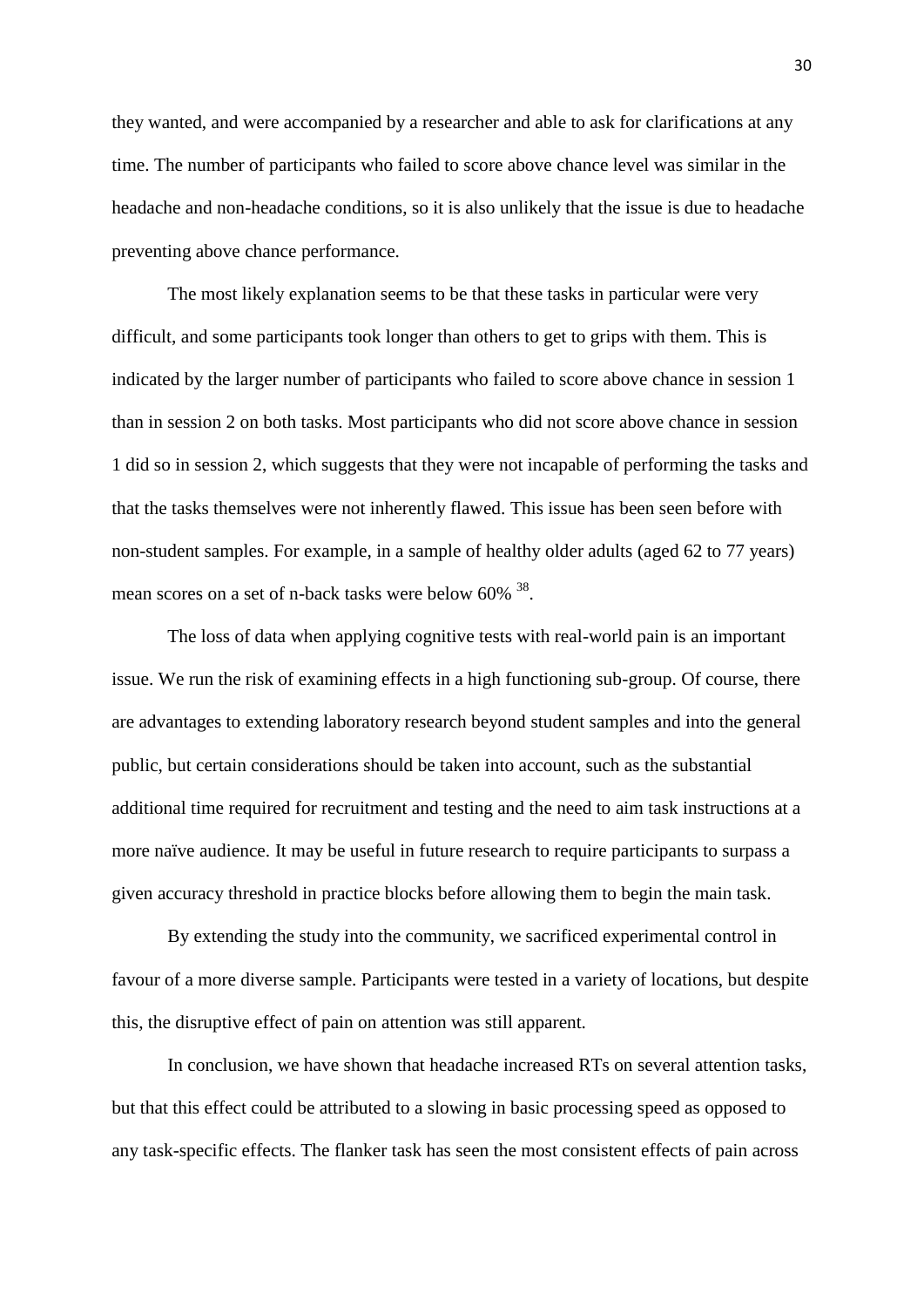multiple studies  $(20, 30)$ , here), in the form of increased RTs, which may make it a useful tool for future research on pain and attention. Despite variation in the specific nature of the effects, pain has consistently disrupted attention in multiple studies, and this effect may have a negative impact on daily life for people in pain in the real world.

#### Disclosures

This work was supported by an unrestricted grant for research from Reckitt Benckiser Healthcare UK Limited. EK has provided unrelated consultancy services to RB UK Commercial Ltd. The authors declare no conflict of interest.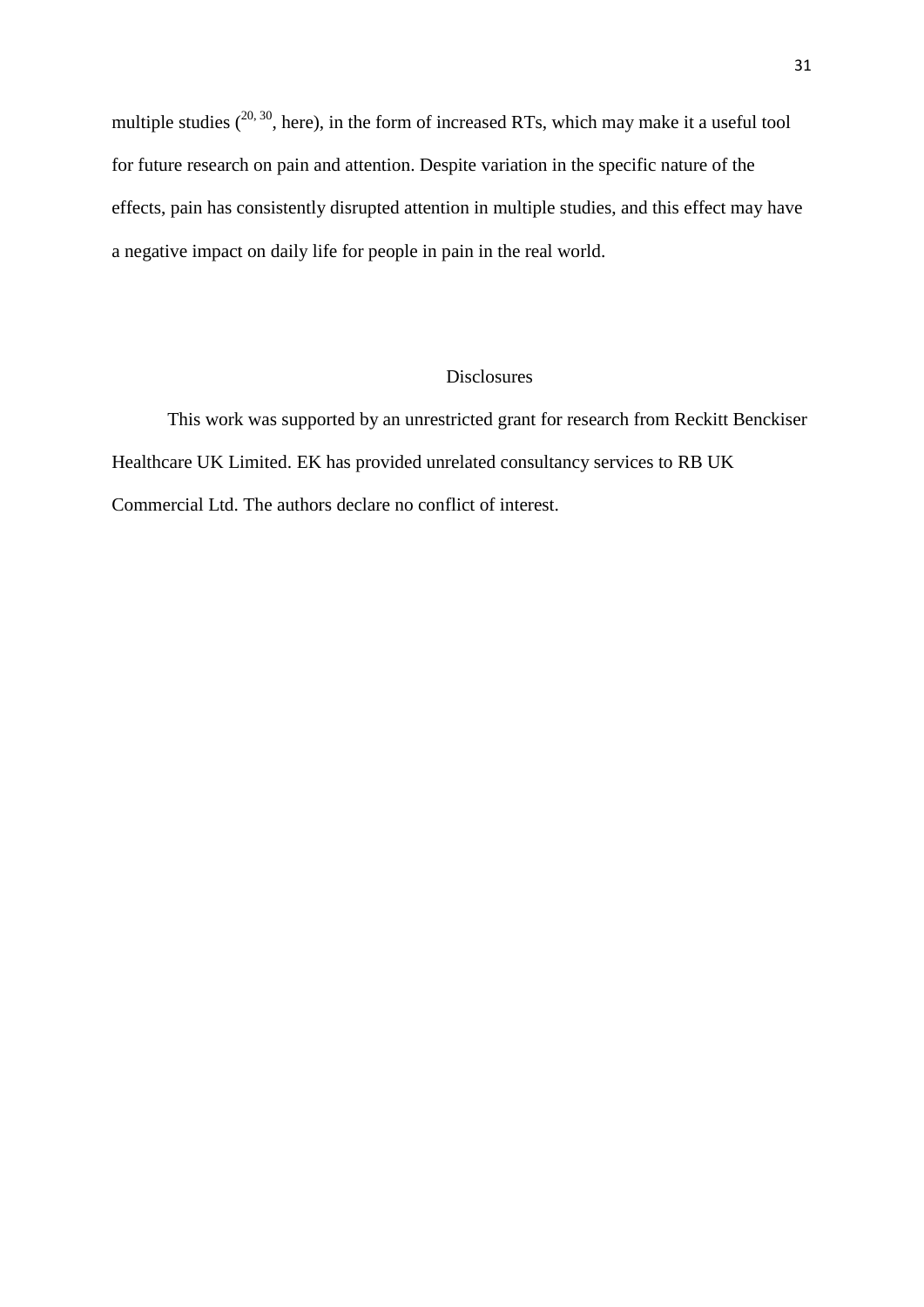- **1.** Altmann EM, Gray WD. An integrated model of cognitive control in task switching. *Psychological Review.* 115:602-639, 2008
- **2.** Arntz A, Hopmans M. Underpredicted pain disrupts more than correctly predicted pain, but does not hurt more. *Behaviour research and therapy.* 36:1121-1129, 1998
- **3.** Attridge N, Crombez G, Van Ryckeghem D, Keogh E, Eccleston C. The Experience of Cognitive Intrusion of Pain: scale development and validation. *Pain.* 156:1978- 1990, 2015
- **4.** Attridge N, Keogh E, Eccleston C. The effect of pain on task switching: pain reduces accuracy and increases reaction times across multiple switching paradigms. *Pain.* 2016
- **5.** Attridge N, Noonan D, Eccleston C, Keogh E. The disruptive effects of pain on nback task performance in a large general population sample. *Pain.* 156:1885-1891, 2015
- **6.** Bartholow BD, Pearson M, Sher KJ, Wieman LC, Fabiani M, Gratton G. Effects of alcohol consumption and alcohol susceptibility on cognition: a psychophysiological examination. *Biological Psychology.* 64:167-190, 2003
- **7.** Buhle J, Wager TD. Performance-dependent inhibition of pain by an executive working memory task. *Pain.* 149:19-26, 2010
- **8.** Cohen JD, Forman SD, Braver TS, Casey BJ, Servan-Schreiber D, Noll DC. Activation of the prefrontal cortex in a nonspatial working memory task with functional MRI. *Human Brain Mapping.* 1:293-304, 1994
- **9.** Crombez G, Eccleston C, Baeyens F, Eelen P. The disruptive nature of pain: an experimental investigation. *Behaviour research and therapy.* 34:911-918, 1996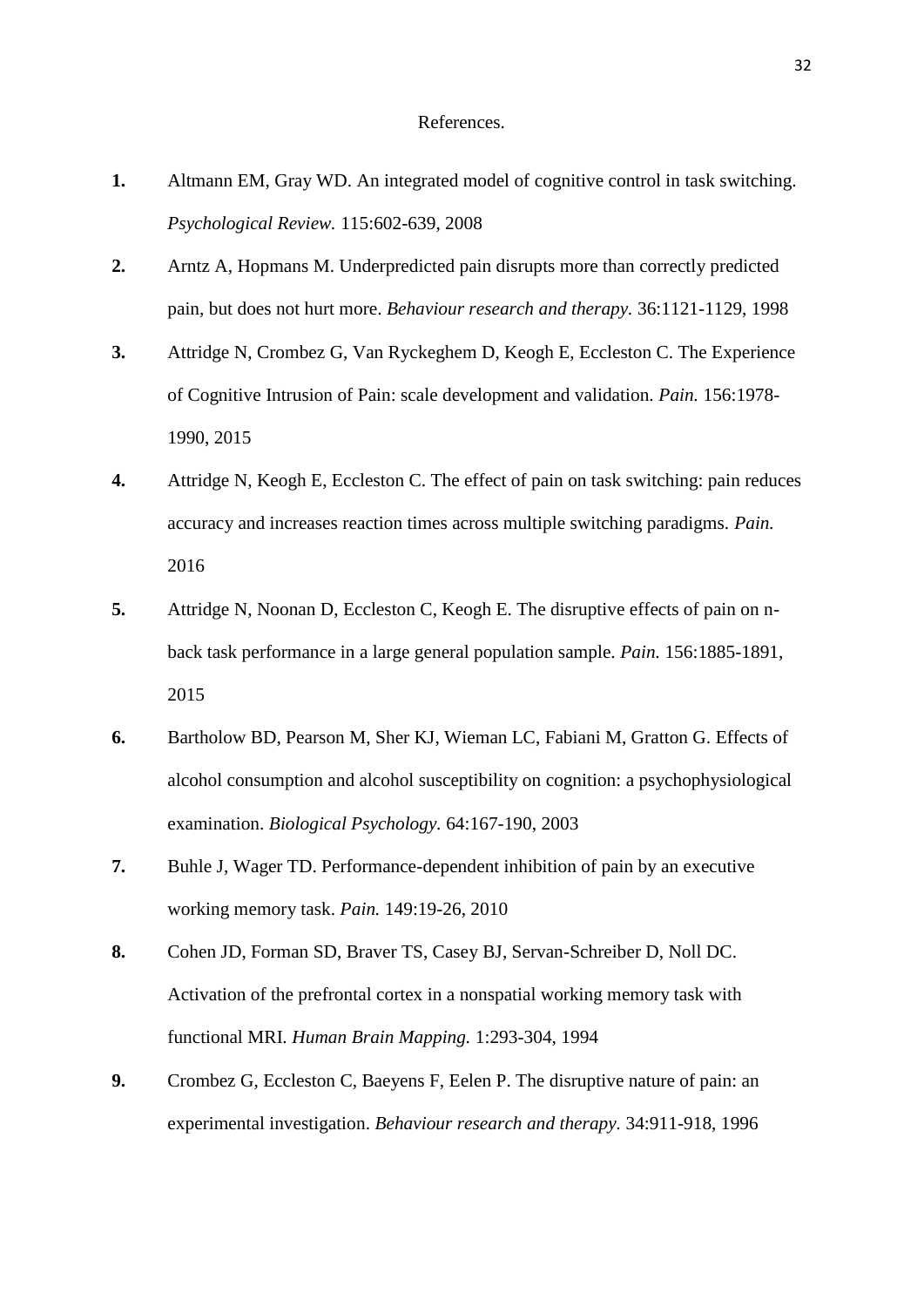- **10.** Crombez G, Eccleston C, Baeyens F, Eelen P. Habituation and the interference of pain with task performance. *Pain.* 70:149-154, 1997
- **11.** Crombez G, Eccleston C, Baeyens F, Eelen P. Attentional disruption is enhanced by the threat of pain. *Behav Res Ther.* 36:195-204, 1998
- **12.** Crombez G, Eccleston C, Van den Broeck A, Van Houdenhove B, Goubert L. The effects of catastrophic thinking about pain on attentional interference by pain: no mediation of negative affectivity in healthy volunteers and in patients with low back pain. *Pain research and management.* 7:31-39, 2002
- **13.** De Vlieger P, Bussche EVd, Eccleston C, Crombez G. Finding a solution to the problem of pain: Conceptual formulation and the development of the Pain Solutions Questionnaire (PaSol). *PAIN.* 123:285-293, 2006
- **14.** Deary IJ, Der G, Ford G. Reaction times and intelligence differences: A populationbased cohort study. *Intelligence.* 29:389-399, 2001
- **15.** Eccleston C. Chronic pain and distraction: an experimental investigation into the role of sustained and shifting attention in the processing of chronic persistent pain. *Behaviour research and therapy.* 33:391-405, 1995
- **16.** Eccleston C, Crombez G. Pain demands attention: A cognitive–affective model of the interruptive function of pain. *Psychological Bulletin.* 125:356-366, 1999
- **17.** Fillingim RB, King CD, Ribeiro-Dasilva MC, Rahim-Williams B, Riley Iii JL. Sex, Gender, and Pain: A Review of Recent Clinical and Experimental Findings. *The Journal of Pain.* 10:447-485, 2009
- **18.** Glass JM, Park DC. Cognitive dysfunction in fibromyalgia. *Current rheumatology reports.* 3:123-127, 2001
- **19.** Jaeggi SM, Buschkuehl M, Perrig WJ, Meier B. The concurrent validity of the N-back task as a working memory measure. *Memory.* 18:394-412, 2010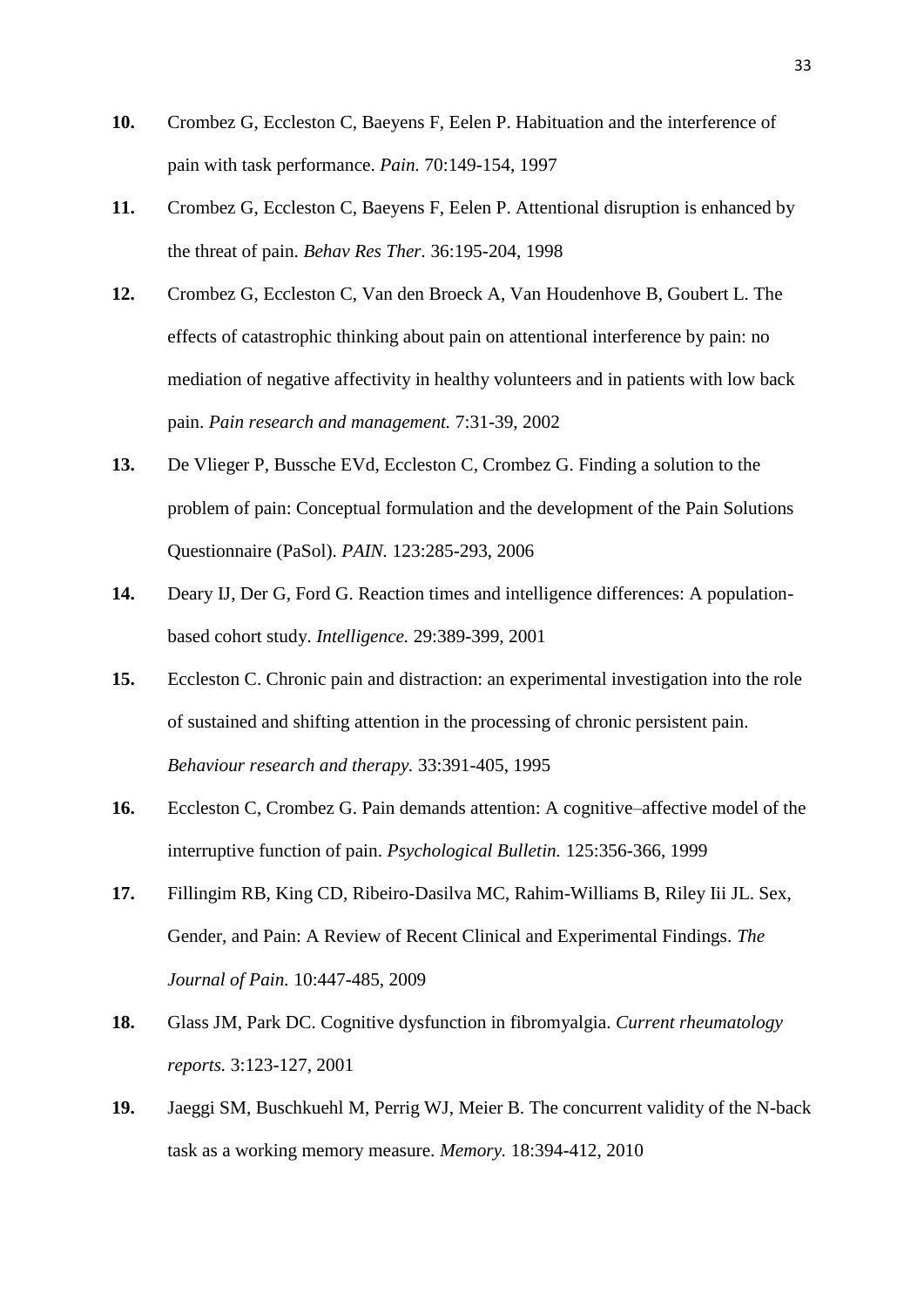- **20.** Keogh E, Cavill R, Moore DJ, Eccleston C. The effects of menstrual-related pain on attentional interference. *PAIN®.* 155:821-827, 2014
- **21.** Kosinski M, Bayliss M, Bjorner J, Ware Jr J, Garber W, Batenhorst A, Cady R, Dahlöf C, Dowson A, Tepper S. A six-item short-form survey for measuring headache impact: The HIT-6™. *Quality of Life Research.* 12:963-974, 2003
- **22.** Kucyi A, Davis KD. The dynamic pain connectome. *Trends in neurosciences.* 38:86- 95, 2015
- **23.** Meiran N. Reconfiguration of processing mode prior to task performance. *Journal of Experimental Psychology: Learning, Memory, and Cognition.* 22:1423-1442, 1996
- **24.** Mills KC, Bisgrove EZ. Body Sway and Divided Attention Performance under the Influence of Alcohol: Dose‐ Response Differences between Males and Females. *Alcoholism: Clinical and Experimental Research.* 7:393-397, 1983
- **25.** Miyake A, Friedman NP, Emerson MJ, Witzki AH, Howerter A, Wager TD. The Unity and Diversity of Executive Functions and Their Contributions to Complex "Frontal Lobe" Tasks: A Latent Variable Analysis. *Cognitive Psychology.* 41:49-100, 2000
- **26.** Monsell S, Sumner P, Waters H. Task-set reconfiguration with predictable and unpredictable task switches. *Memory & Cognition.* 31:327-342, 2003
- **27.** Moore DJ, Keogh E, Crombez G, Eccleston C. Methods for studying naturally occurring human pain and their analogues. *Pain.* 154:190-199, 2013
- **28.** Moore DJ, Keogh E, Eccleston C. The interruptive effect of pain on attention. *The Quarterly Journal of Experimental Psychology.* 65:565-586, 2012
- **29.** Moore DJ, Keogh E, Eccleston C. The effect of threat on attentional interruption by pain. *Pain.* 154:82-88, 2013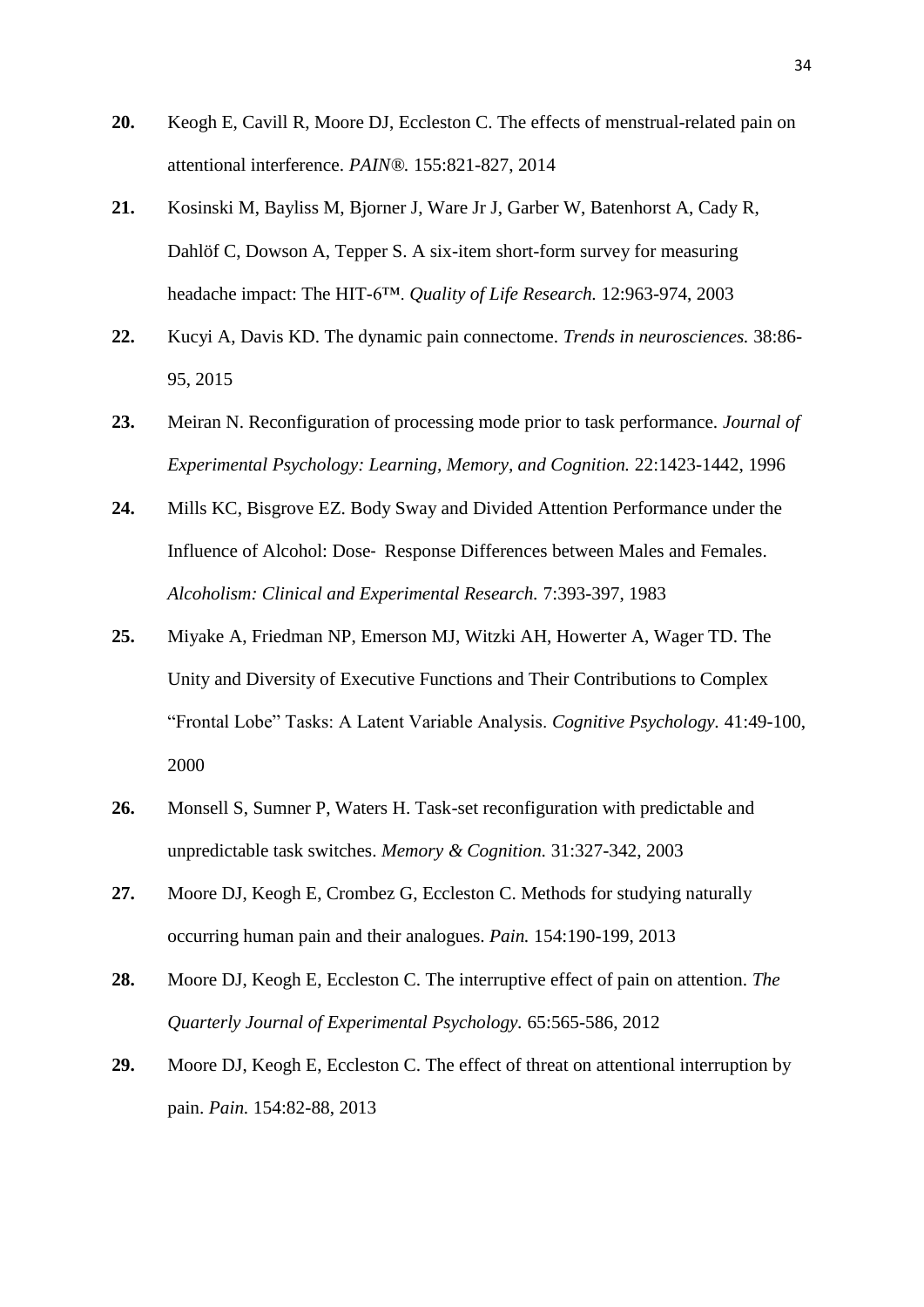- **30.** Moore DJ, Keogh E, Eccleston C. Headache impairs attentional performance. *Pain.* 154:1840-1845, 2013
- **31.** Paller CJ, Campbell CM, Edwards RR, Dobs AS. Sex-Based Differences in Pain Perception and Treatment. *Pain Medicine.* 10:289-299, 2009
- **32.** Petty RE, Cacioppo JT, Kao CF. The efficient assessment of need for cognition. *Journal of Personality Assessment.* 48:306-307, 1984
- **33.** Rogers RD, Monsell S. Costs of a predictible switch between simple cognitive tasks. *Journal of experimental psychology: General.* 124:207, 1995
- **34.** Salthouse TA. The processing-speed theory of adult age differences in cognition. *Psychological review.* 103:403, 1996
- **35.** Schneider W, Eschman A, Zuccolotto A: E-prime User's Guide, Psychology Software Tools Inc, Pittsburgh, USA, 2012.
- **36.** Sullivan MJ, Bishop SR, Pivik J. The pain catastrophizing scale: development and validation. *Psychological assessment.* 7:524, 1995
- **37.** Van Ryckeghem DM, Crombez G, Eccleston C, Liefooghe B, Van Damme S. The interruptive effect of pain in a multitask environment: an experimental investigation. *The Journal of Pain.* 13:131-138, 2012
- **38.** von Bastian CC, Langer N, Jäncke L, Oberauer K. Effects of working memory training in young and old adults. *Memory & cognition.* 41:611-624, 2013
- **39.** Watson D, Clark LA, Tellegen A. Development and validation of brief measures of positive and negative affect: the PANAS scales. *Journal of personality and social psychology.* 54:1063, 1988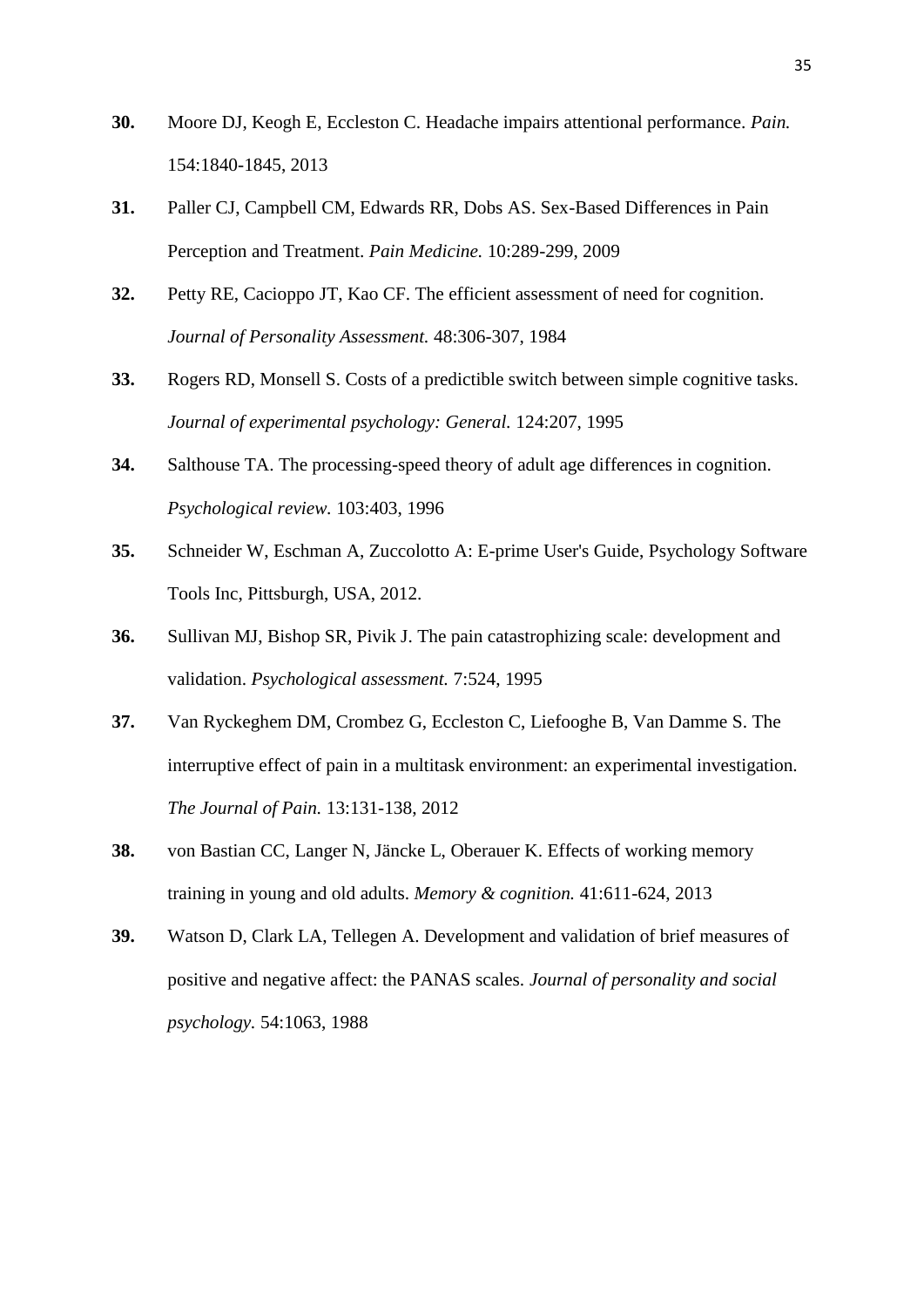#### Figure 1. Number of participants included at each stage of recruitment and testing.

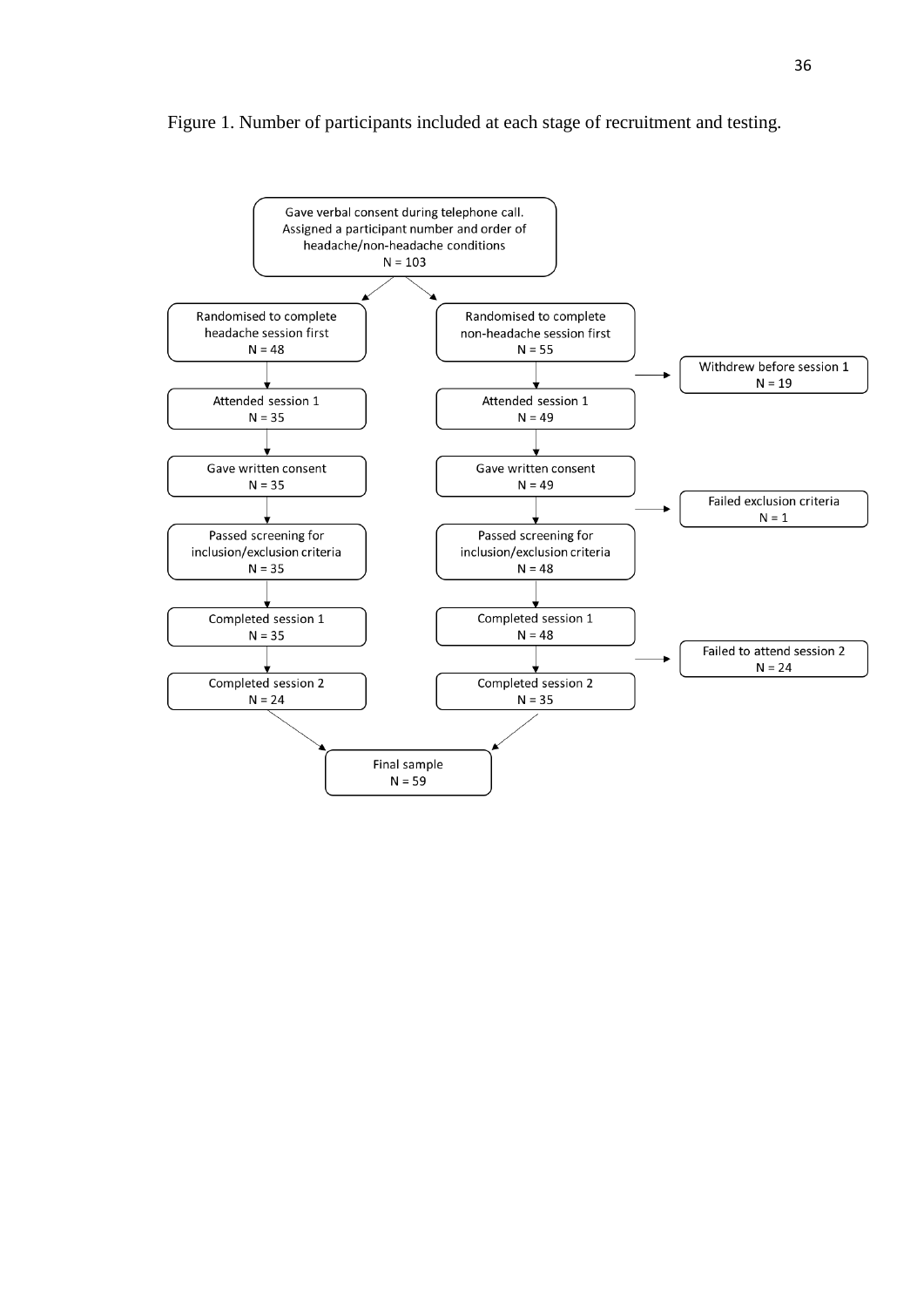|                           | Flanker (diff due to | n-back (diff due to | Cued switching (diff | Uncued switching       | Dual (diff due to |  |
|---------------------------|----------------------|---------------------|----------------------|------------------------|-------------------|--|
|                           | headache)            | headache)           | due to headache)     | (diff due to headache) | headache)         |  |
| Positive affect           | $r = -.08$           | $r=.11$             | $r = .01$            | $r = .05$              | $r=.11$           |  |
|                           | $N = 52$             | $N = 35$            | $N = 52$             | $N = 50$               | $N = 27$          |  |
| Negative affect           | $r = -.04$           | $r = -.06$          | $r = .22$            | $r = -.03$             | $r = .02$         |  |
|                           | $N = 53$             | $N = 35$            | $N = 53$             | $N = 51$               | $N = 27$          |  |
| Need for cognition        | $r=.18$              | $r=.01$             | $r = .15$            | $r = -.03$             | $r = -.28$        |  |
| scale                     | $N = 55$             | $N = 36$            | $N = 54$             | $N = 53$               | $N = 29$          |  |
| Pain catastrophizing      | $r = .24$            | $r = .15$           | $r=.18$              | $r = .05$              | $r = -26$         |  |
| scale                     | $N = 54$             | $N = 35$            | $N = 53$             | $N = 52$               | $N = 28$          |  |
| Pain solutions            | $r = -.11$           | $r = -.07$          | $r = -0.13$          | $r = -0.12$            | $r=.28$           |  |
| questionnaire             | $N = 55$             | $N = 36$            | $N = 55$             | $N = 53$               | $N = 29$          |  |
| <b>ECIP</b> with headache | $r=.10$              | $r = -.22$          | $r = -01$            | $r = .09$              | $r = -0.16$       |  |
|                           | $N = 57$             | $N = 37$            | $N = 56$             | $N = 55$               | $N = 29$          |  |
| <b>ECIP</b> without       | $r=.15$              | $r = -.18$          | $r=.01$              | $r = -.02$             | $r = -.06$        |  |
| headache                  | $N = 54$             | $N = 36$            | $N = 54$             | $N = 52$               | $N = 28$          |  |
| Pain intensity            | $r = .29*$           | $r = -.26$          | $r = .17$            | $r = .16$              | $r = -.33$        |  |
|                           | $N = 57$             | $N = 37$            | $N = 56$             | $N = 55$               | $N = 29$          |  |

Table 1. Correlations between affect and cognition scales and proportional differences in task accuracy due to headache.

 $* p < .05$